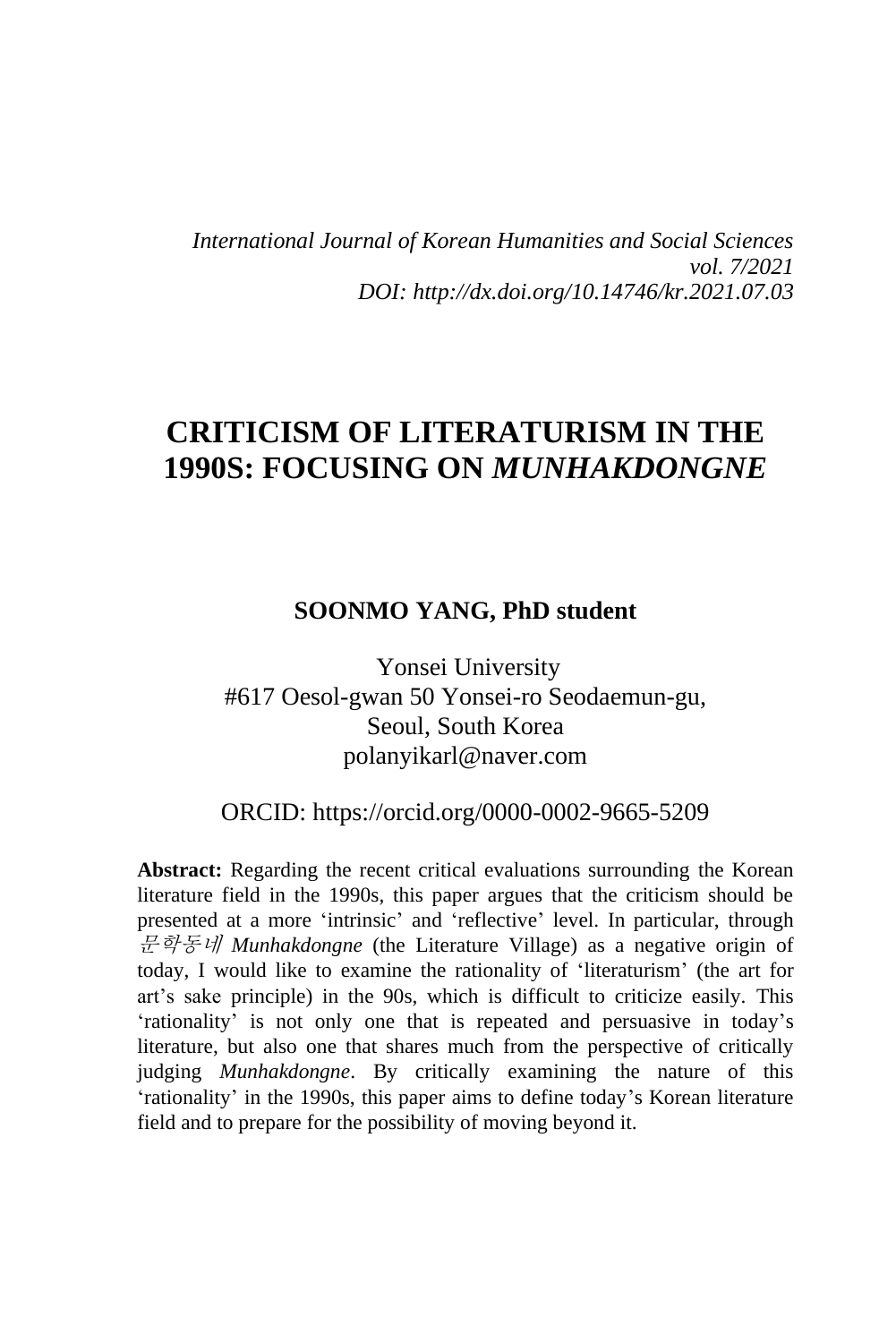**Keywords**: 1990s Korean literature field; *Munhakdongne*; literaturism; inner self; authenticity.

### **1990** 년대 문학주의 비판**:** 문학동네를 중심으로

초록**:** 본고는 90 년대 문학장을 둘러싼 최근의 비판적인 평가들과 관련하여, 그 비판이 보다 '내재적'이고 '반성적'인 차원에서 개진되어야 함을 주장한다. 특히 오늘날의 한 부정적 기원으로서 『문학동네』를 통해 손쉽게 비판하기 어려운 90 년대 문학주의의 합리성을 살펴보고자 한다. 그 합리성은 오늘날 문학장에서 여전히 반복되며 설득력을 얻고 있을 뿐만 아니라, 이들을 비판적으로 판단하고 있는 시각에서 역시 상당 부분 공유하는 합리성이다. 본고는 저 합리성의 정체를 비판적으로 규명함으로써 오늘날 한국 문학장을 규정하고 이를 넘어설 수 있을 가능성을 마련해보고자 한다.

키워드**:** 1990 년대 한국문학장; 문학동네; 문학주의; 내면; 진정성.

#### **KRYTYCYZM WOBEC LITERACKOŚCI LAT 90. WIEKU XX JAKO SZTUKI DLA SZTUKI – ZE SZCZEGÓLNYM UWZGLĘDNIENIEM** *MUNHAKDONGNE*

**Abstrakt:** Artykuł, nawiązując do niedawnych krytycznych opinii dotyczących literatury koreańskiej lat 90. wieku XX, sugeruje, że podejście krytyczne powinno być realizowane w sposób nieco bardziej refleksyjny i skupiony na wnętrzu. Autor zamierza przeanalizować racjonalność skomplikowanego założenia o 'literackości' (zasada 'sztuka dla sztuki') w latach 90. wieku XX ze szczególnym skupieniem uwagi na *Munhakdongne* (*Literacka Wioska*), uznawanym za jej negatywne źródło. Nie chodzi bowiem jedynie o taką 'racjonalność', która jest powtarzalna i przekonująca we współczesnej literaturze, ale także taką, która dzieli się doświadczeniami z perspektywy ocenianej krytycznie *Munhakdongne*. Autor, wyszedłszy z krytycznego ujęcia natury owej 'racjonalności' próbuje definiować współczesną literaturę koreańską, czyniąc tym samym punkt wyjścia dla dalszych badań.

**Słowa klucze:** literatura koreańska lat 90. wieku XX; *Munhakdongne*; literackość jako sztuka dla sztuki; 'własne ja'; autentyczność.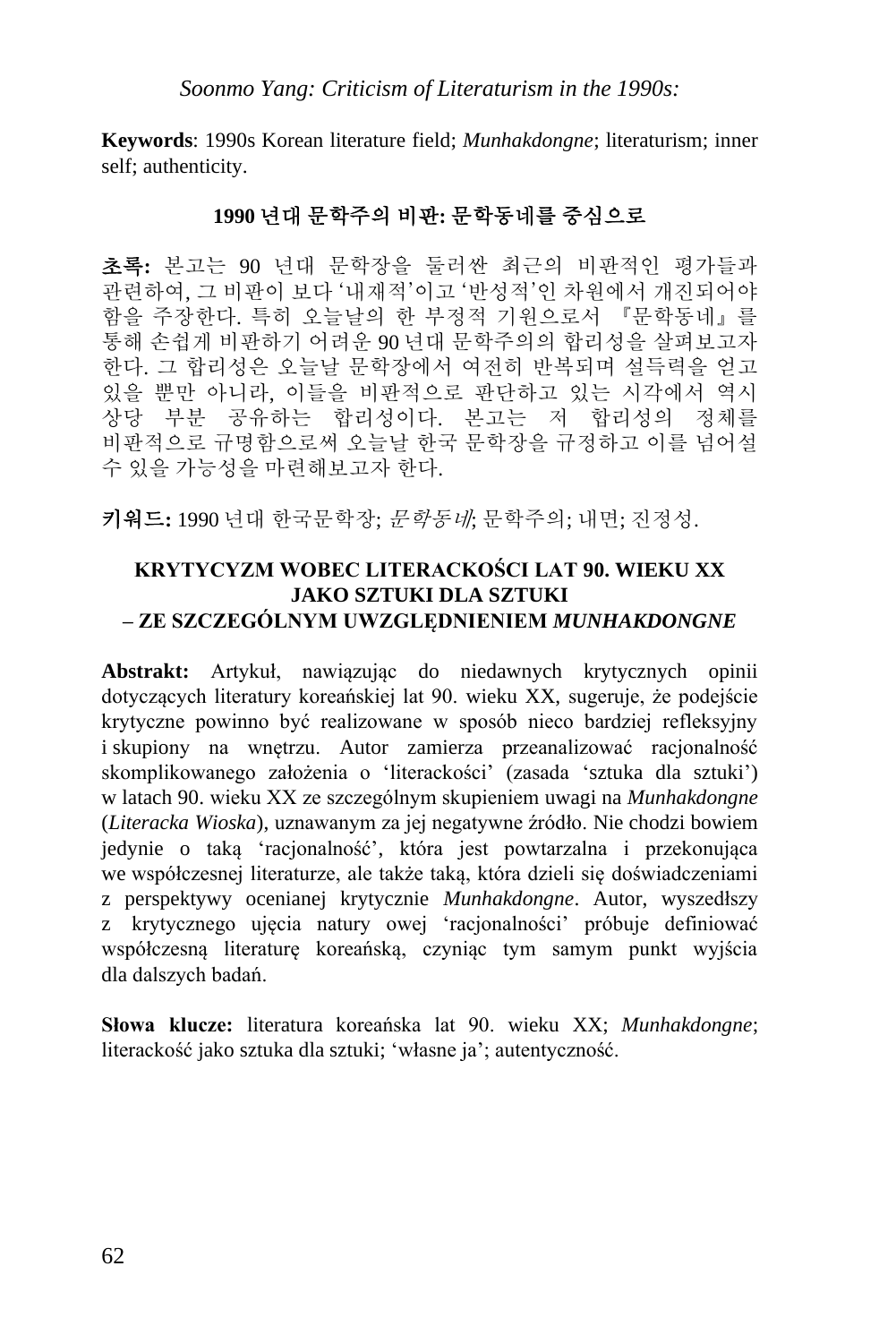## **1. Introduction**

Perhaps the approval of contemporary criticism of the inner nature of literature in the early 1990s may be a signification for taking action for self-defense, which was attempted somewhat hastily. Perhaps criticism in the 90s excluded or tried to turn a blind eye to some important aspects in order to overcome literature in the 80s and out of a compulsion to prove that literature in the 90s was not a regression from the great literature in the 80s. Therefore, did critics in the 90s isolate the discourse of internality of literature in the 1990s into too narrow and limited areas? Thus, through this series of processes, the inner nature of literature may have acquired a kind of literary hegemony<sup>1</sup> (Bae Haeun 배하은 2016: 553).

It is not difficult to sympathize with the view of the Korean literature field in the 1990s as the product of "a signification for taking action for self-defense, which was attempted somewhat hastily" and "a compulsion to prove that literature in the 90s was not a regression from the great literature in the 80s" (Bae Haeun 배하은 2016: 553). Even a brief look at the criticisms in the early 1990s makes clear that terms such as 'sociality', 'history' and 'totality', which were common in the literature of the 1980s, quickly disappeared and were replaced by terms such as 'personality', 'innerness', and 'sincerity', and these substitutes eventually acquired importance. However, it seems somewhat problematic to attribute much of this to certain Ecole critics such as Seo Youngchae (서영채) and Hwang Jongyeon (황종연), rather than to share it with both writers and readers. These criticisms not only have the risk of "paradoxically overestimating the capabilities of a particular generation subject but also allow us to

<sup>1</sup> "어쩌면 1990 년대 초 문학의 내면성에 대한 당대 비평의 승인은 다소 섣부르게 시도된 자구(自求)적인 의미화는 아니었을까. 80 년대 문학과의 결별, 그것의 극복을 위해, 그리고 스스로가 위대한 80 년대 문학으로부터의 퇴행이 아님을 입증해야 한다는 강박에 사로잡혀 어떤 중요한 측면들을 배제, 주변화하거나 애써 외면한 것은 아니었을까. 때문에 90 년대 문학의 내면성이라는 담론은 지나치게 협소하고 제한적인 영역으로 스스로를 고립 내지는 게토화시킨 것은 아니었을까. 그리하여 이 일련의 과정을 거치는 가운데 문학의 내면성은 일종의 문학적 헤게모니를 획득하게 된 것이 아닐까" (배하은 2016: 553). All translations from Korean are by Author, unless stated otherwise.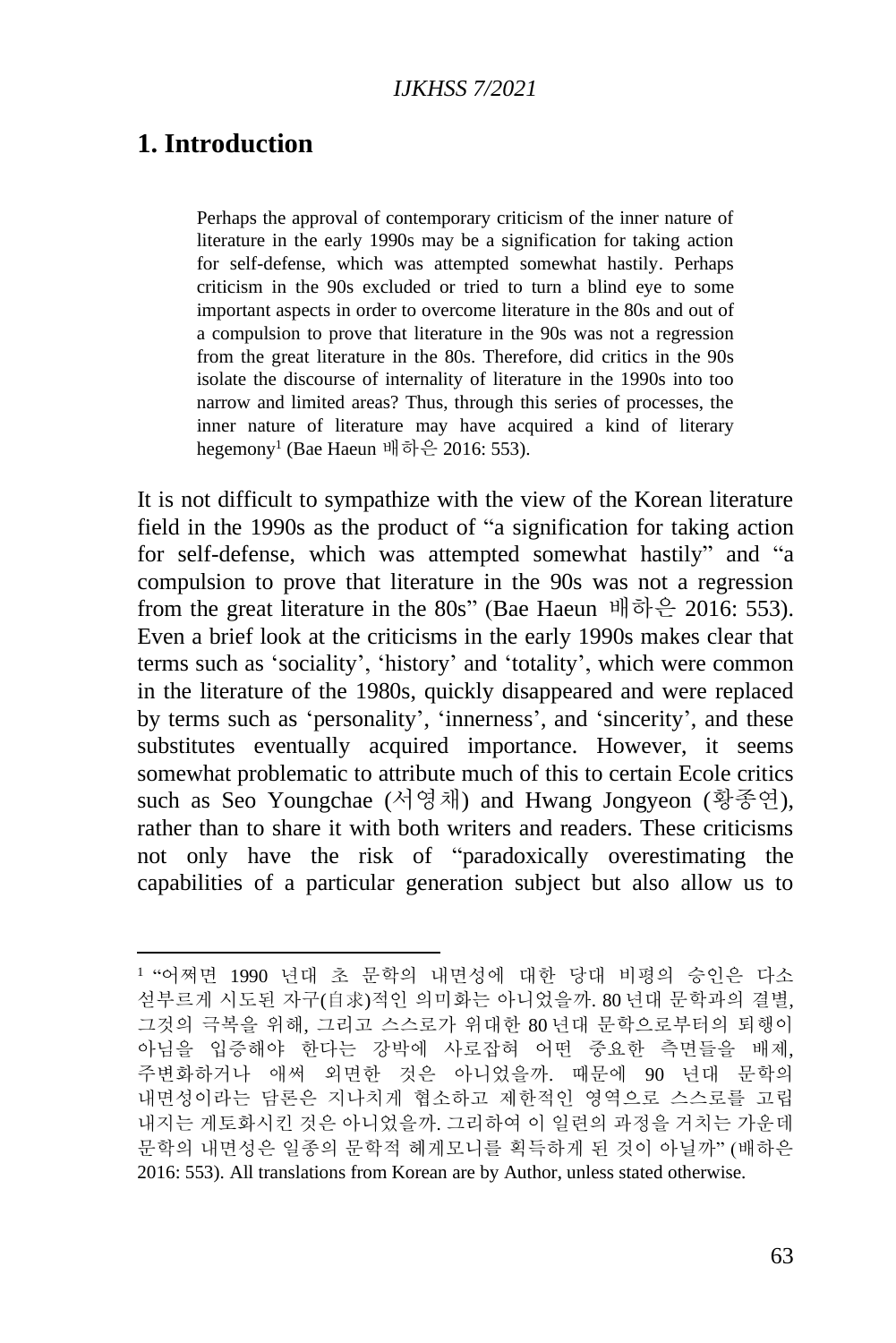underestimate the opportunity for the emergence of the 'internal' discourse" 2 (Kang Dongho 강동호 2020: 262).

If so, in order to answer enough of the above concerns, the 'series of processes' must be explained about how 'innerness' came to 'acquire a kind of literary hegemony'. According to earlier studies, in the 1990s, the literature field was symbolically marked by *Munhakdongne* along with "[T]he desire for recognition of the 386 generation as second mover in the literature field"<sup>3</sup> (Cho Yeonjeong 조연정 2018a: 224) and "the will to regain the original privileges of the tarnished literature" 4 (Cho Yeonjeong 조연정 2018b: 26). In addition, *Munhakdongne* finds 'innerness' as "the area of literature that can sustain the value system of authenticity in the past in the most literary way", and acquires hegemony by assuming 'pure selfidentity', or 'true authenticity', for the novel's "restoration of essence" (Bae Haeun 배하은 2016: 559-563). In the end, *Munhakdongne* forms an 'unknown myth of authenticity' based on innerness and colonizes the areas outside the Oikos called the literary world through a true/false dichotomy (Lee Soyeon 이소연 2017: 184).

However, the above explanations are not sufficient grounds for their arguments. The above explanations repeat only negative evaluations without providing sufficient explanation of how 'literaturism' based on 'inner nature-sincerity' won the confrontation with literature in the 1980s and how it became the main origin of today's literature field. One previous critical commentator sets up discussions by distinguishing between 'depressed' and 'cynical' writers and critics who want to convince readers that the 'signs' of such writers are really 'new ways to fight reality'. It also evokes the fact that

the view of considering the disconnected narratives common in literary history descriptions as products of discourse, and the view of criticizing the desires and generational recognition of the subjects who

<sup>2</sup> "역설적이게도 특정 세대 주체의 역량을 지나치게 과대평가하는 결과를 낳을 위험"이 있을뿐더러, "'내면성' 담론이 출현하게 된 계기를 과소평가"할 수 있게끔 하기 때문이다" (강동호 2020: 262).

<sup>3</sup> "후발주자(386 세대)의 인정욕망" (조연정 2018a: 224).

<sup>4</sup> "실추된 문학 본연의 특권을 되찾고자 하는 의지" (조연정 2018b: 26).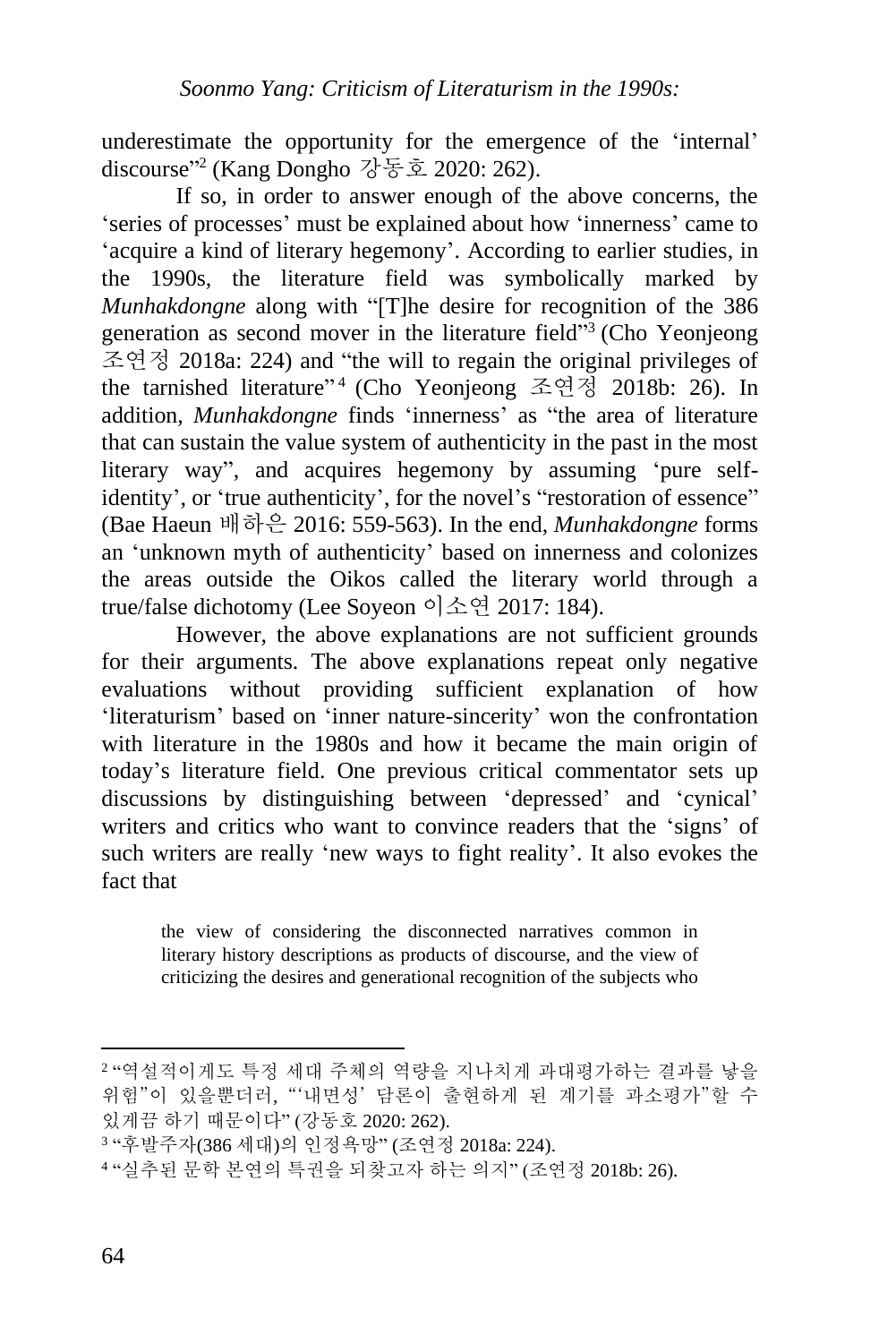invented discourse can also be returned to the subject of historical description<sup>5</sup> (Kang Dongho 강동호 2020: 261).

In other words, the commentator indirectly argues that the declaration of disconnection could not have been made solely by the desire of the critics at the time by suggesting that what the researchers' desires are today should also be reflected on.

In short, if today's researchers have no choice but to make value judgments with specific desires, and if judgment on today's literature is being made based on this, it should also be critically reviewed whether the value judgment of the researcher looking at the research subject is justified. Otherwise, today's research may not only violate the ethics of historical descriptions related to 'value judgment'; paradoxically, the recent criticism of criticism in the 90s is also due to 'a rather premature justification' in relation to literature today, and the obsession to prove that it is not a regression from literature in the 90s.

### **2. Methodology for Understanding Literature in the 1990s**

This is commonly found in many critics of modernity discourse during this period (90s)  $\cdots$  the ultimate task of critics in the 90s, summarized as living and thinking seriously about the paradoxes and contradictions of modernity, is no different from thoroughly experiencing the paradoxes and contradictions proposed by Hwang Jongyeon. In the end, it is a repetition of the Berman-style frame. ("Modernism for Berman is an attitude that fully embraces modernity, full of tension and contradictions, and corresponding vision that promises adventure, power, joy, growth, and transformation of ourselves and the world, while at the same time threatening to destroy everything we have, everything we know and ourselves".)  $\cdots$  In this way, the discourse that actively raised modernity involves an interpretation that expands modern capabilities close to infinite power and expands modernity's boundaries close to permanence. … By the

<sup>5</sup> "문학사 서술에서 흔히 이루어지는 단절적 내러티브를 담론의 산물로 간주하고 담론을 창안한 주체들의 욕망과 세대론적 인정 욕구를 비판하는 관점 역시 역사 서술의 주체에게로 되돌려질 수 있다는 사실" (강동호 2020: 261).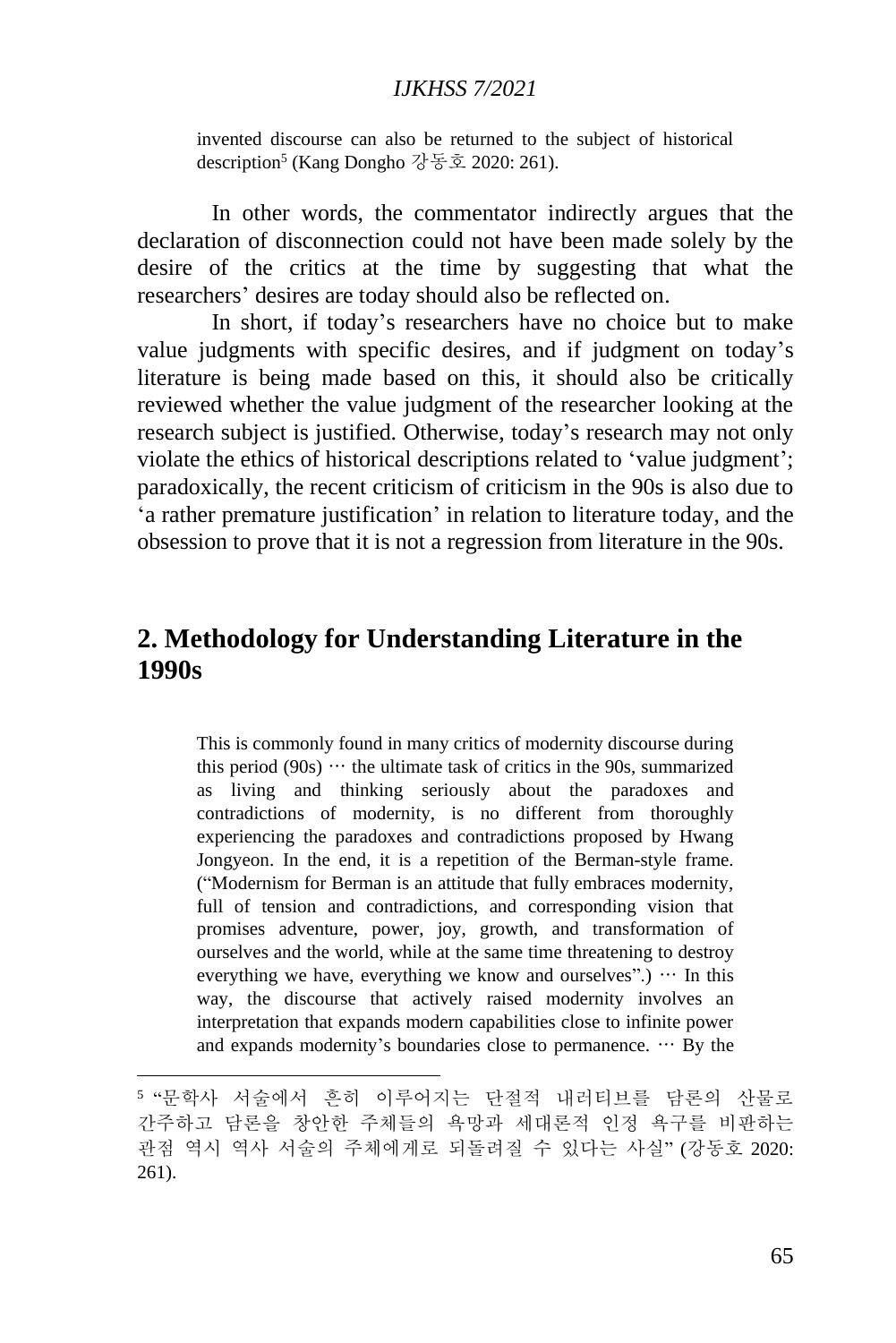reflection of aesthetic modernity, the impossibility of revolution is replaced by the revolution of modernity itself and ultimately forgotten. However, as such, the impossibility replaced by possibility cannot help but leave some trace<sup>6</sup> (Hwang Jeonga 황정아 2020: 123-133).

One commentator, who defines modernity as a narrative category and metaphor rather than a concept, stipulates that the main task of modernity is rewriting, but that the discussion of modernity in the 1990s is rewriting related to the 'status' of the category itself, and critically approaching the discourse of modernity in the 90s. The above criticism argues that concepts associated with 'literaturism' such as 'sincerity' and 'inner self', which are transformed into 'aesthetic modernity', only specialize in 'self-identity' of modernity, but cannot escape itself. This is in line with earlier criticisms, but it is meaningful in that it expands the scope of criticism not only to the editorial committee of *Munhakdongne* of the time but also to several critics who participated in (aesthetic) modernity discourse. In addition, no matter how thoroughly aesthetic modernity criticizes and reflects on modernity, such argument of aethetic modernity proves the limitations of literature in the 1990s by revealing that it is only a selfreflection of modernity. It should be fully explained how well the power of each element contained in modernity is justly recognized, and how well the contradictions and paradoxical tensions created by different elements are maintained. Otherwise, 'aesthetic modernity' will only degenerate into a means of self-justification of 'modernity' along with mythical explanations such as along with mythical

<sup>6</sup> "이 시기 근대성 담론의 상당 수에 공통적으로 확인 되는(바) … 근대성의 역설과 모순을 '온몸으로 살고' '진지하게 사고'하는 것으로, 궁극적인 과제도 황종연이 제안한 역설과 모순을 철저히 겪는 일과 다를 바 없다. 결국 버먼식 프레임("버먼에게 모더니즘이란 … 모험, 힘, 기쁨, 성장, 그리고 우리 자신과 세계의 변형을 약속하는 동시에 우리가 가진 모든 것, 우리가 아는 모든 것, 우리 자신인 모든 것을 파괴하려고 위협하는 역설과 긴장과 모순으로 가득한 근대성을 온전히 수용하고 그에 상응하는 비전을 갖는 태도") 의 반복인 셈인데 … 근대성을 적극적으로 부상시킨 담론에는 이와 같이 근대의 역량을 거의 무한 동력에 가깝게 확대하고 그 경계를 거의 영속성에 가깝게 확장하는 해석이 개입한다. … 미적 근대성의 반성작용에 의해 혁명의 불가능성이 근대성 자체의 혁명성으로 대체되고 궁극적으로 망각되는 것이다. 하지만 그렇듯 가능성으로 대체된 불가능성이 어떤 흔적을 남기지 않을 수는 없다." (황정아 2020: 123-133).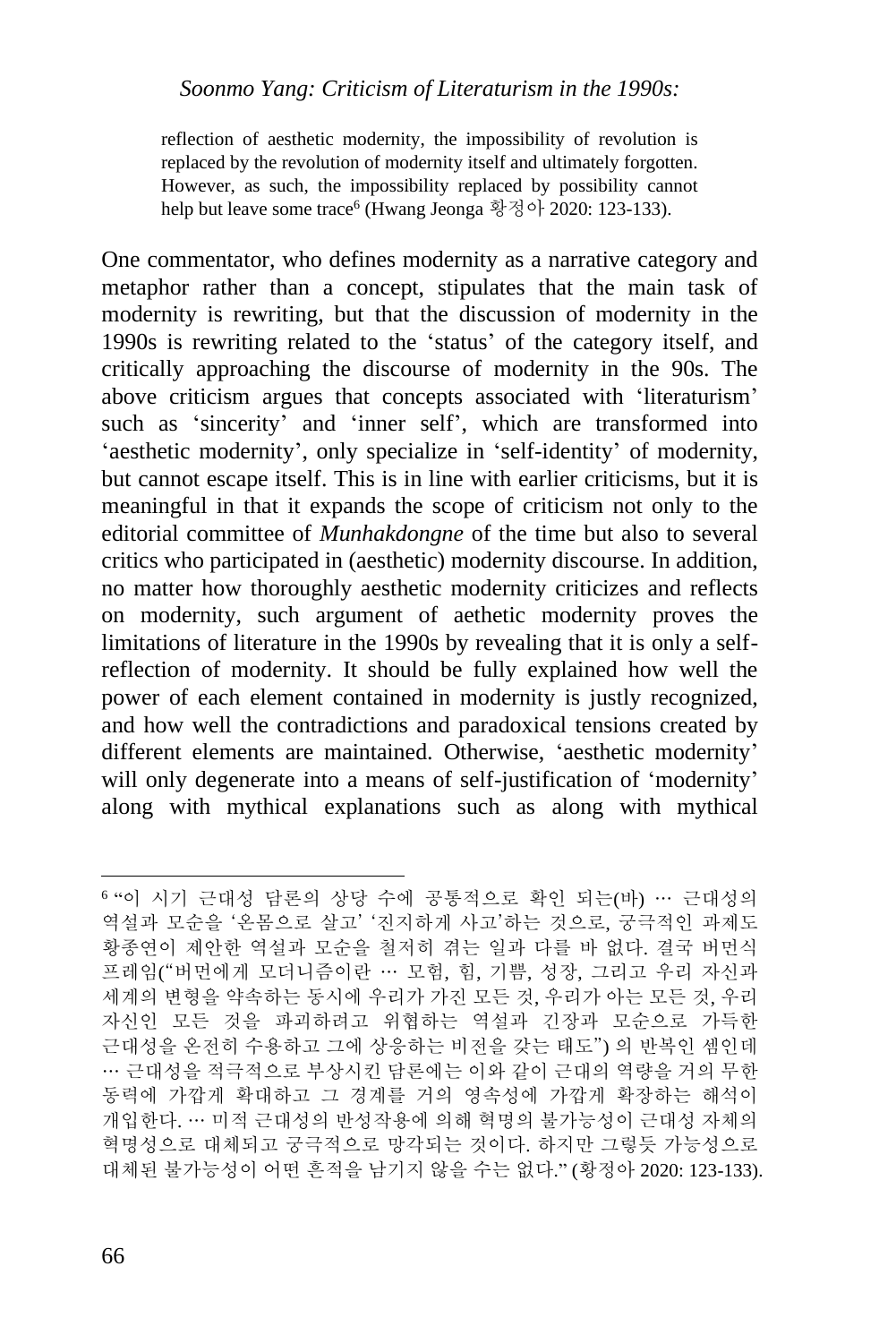explanations such as 'reviving the contradiction of modernity faithfully = restoring modernity' (Hwang Jeonga 황정아 2014: 142).

To summarize the above criticism, the loss of utopian concepts which were popular in the 80s, such as 'Revolution' and the 'Outside' still applies not only to the '90s' but also to 'Today', and it argues that if we do not actively remember and present what we have forgotten since the 1990s, both the criticism of the past and today's criticism will fail. The above criticism, which is very fundamental and persuasive, is more intransitive than the previous discussions, criticizing Fantasia, which romanticizes and mythologizes the 'aesthetic modernity' pursued by 'literaturism'. This criticism evokes the impossibility of aesthetic modernity and emphasizes that the recovery of utopia in the 80s is a way to overcome the above pitfalls. However, was this criticism and proposal possible at the time, and is it possible today? This may be another disconnection and settlement between the 1990s and today.

Whenever I look back on the acceptance process of post-discourse in Korea over the past 20 years, I feel surprised. Such surprises arise, above all, from the puzzling changes that took place in the late 1980s and early 1990s when the acceptance of post-discourse was just beginning. … It was a change that could be called epistemological disconnection or amputation. … Why on earth did this drastic change take place? The most obvious answer to this question is that it is due to the rapid changes in world history that took place at the same time. For example, the Berlin Wall collapsed in 1989, and the Soviet Union and other socialist countries in Eastern Europe fell one after another … However, it is difficult to properly answer the question of why the "change in external reality" had to involve such a rapid "internal ideological change." …Rather, it can be hypothesized that the rapid acceptance of post-discourse is a kind of expression of condolences. … The hypothesis of post-discourse as a mourning discourse allows us to explain why so many narratives of confession and conversion became popular in Korea in the early 1990s. Post-discourse was something that made it possible to endure the painful process of mourning and replace an object that had already been lost<sup>7</sup> (Jin Taewon 진태원 2019: 35-37).

<sup>7</sup> "지난 20 여 년 동안 국내에서 이루어진 포스트 담론의 수용 과정을 돌이켜볼 때마다 놀라움을 느끼게 된다. 그러한 놀라움은 무엇보다 포스트 담론의 수용이 막 시작되던 1980 년대 말~1990 년대 초에 일어난 수수께끼 같은 변화로 인해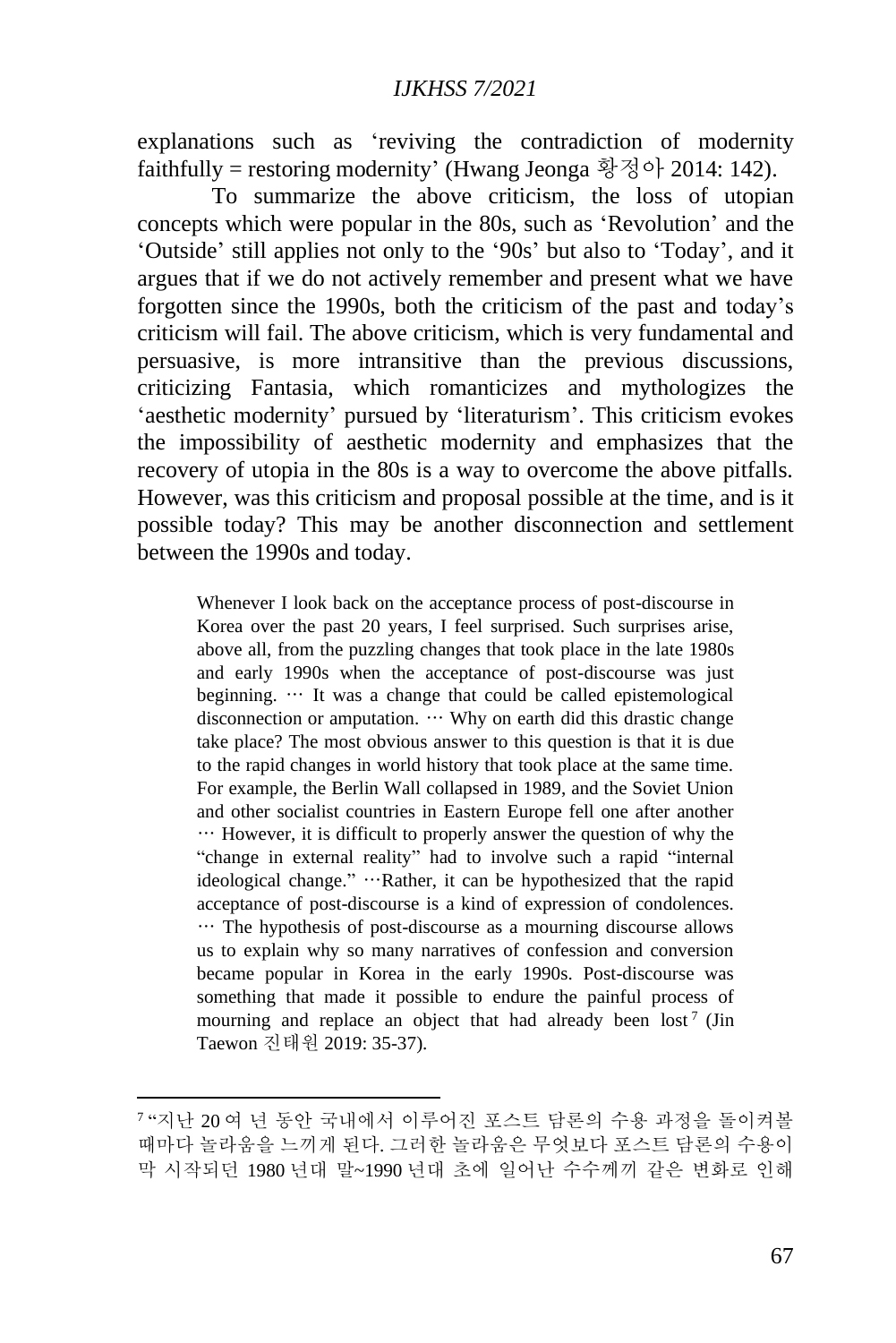According to the discussion that analyzed the discourse of the humanities as a whole beyond the literature field, the emergence of new things in the 90s that felt disconnected from the 80s was 'something that allowed us to endure the painful process of mourning and replace the already lost loved ones'. The advantage of this framework is that 'post-discourse was at first and is still tied to the bondage of its introduction conditions', as well as that it connects the 1990s and today more closely to reflect on it, and that the 1990s can be approached away from sincerity-based 'value judgments' (Jin Taewon 진태원 2019: 34-35).

When applying the above perspectives one by one to the literary field of the 1990s, we can see that

> 1) critics of field of the 1990s continued their literary history as a process of sincere mourning by using the works and attitudes (scepticism, cynicism, masochism, etc.) shown by depressing writers of the time as a 'substitute'.

> 2) In addition, as for the response to the loss of mourning [mourning/depression], we should be more cautious as long as Derrida's argument that a more ethical response should accept the impossibility of mourning is still something unfamiliar. Today's gaze should be more careful in determining the value of mourning work, which was common in the 1990s. To continue the above application,

> 3) we easily confirm that the criticisms for the 90s literature field represented by Hwang Jeonga belong to the category 'depression', another aspect of response to loss, and that

생겨난다. … 가히 인식론적 단절 내지 절단이라고 부를 만한 변화였다. … 이러한 급격한 변화는 도대체 왜 일어난 것일까? 이 질문에 대한 가장 명백한 답변은 같은 시기에 일어났던 급격한 세계사적 변화에 그 원인이 있다는 것이다. 1989 년 베를린 장벽이 붕괴되고 소련을 비롯한 동유럽 사회주의 국가들의 연쇄적인 몰락… (그러나) 이 답변은 '외부 현실의 변화'가 왜 꼭 그렇게 급격한 '내부의 사상적 변화'를 수반해야 했는가라는 반문에 대해 제대로 답변하기 어렵다. … 오히려 포스트 담론의 수입과 급속한 수용은 일종의 애도의 표현이라는 가설을 세워볼 수 있다. … 애도담론으로서의 포스트 담론이라는 가설은 왜 1990 년대 초에 국내에 그토록 많은 고백의 서사와 전향의 담론이 유행하게 되었는지 설명할 수 있게 해준다. 포스트 담론은 그 고통스러운 애도의 과정을 견딜 수 있게 해주고 이미 상실된 사랑하는 대상을 대체할 수 있게 해준 어떤 것이었다" (진태원 2019: 35-37).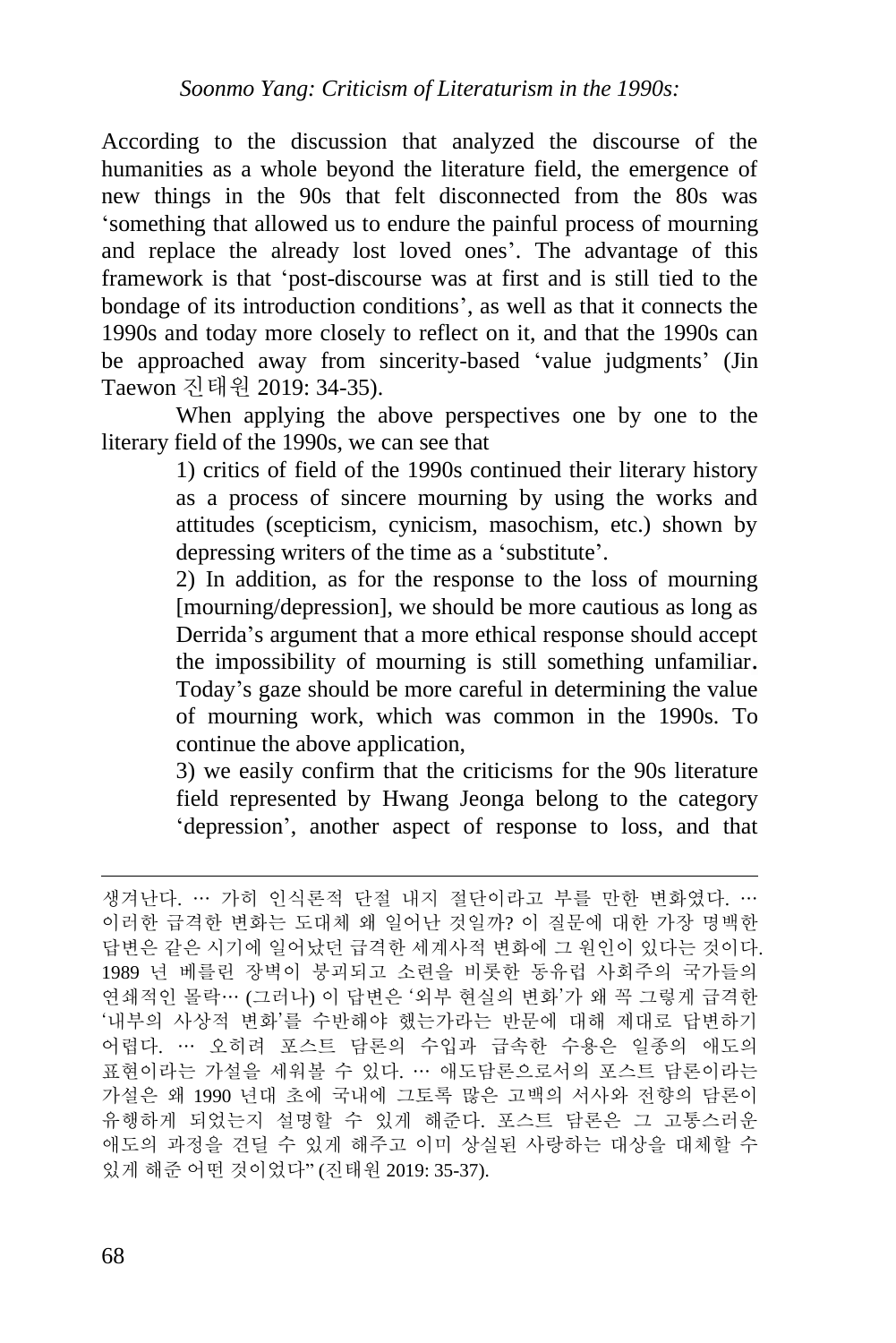'depression' as a different choice remains a moral criticism of 90s literarturism (mourning), and it cannot be an alternative.

Citing Derrida, Jin Taewon proposes a way to overcome the (sorrow/depression) dichotomy. Mourning of mourning, or mourning about mourning, are answers to 'how to mourn ourselves' ('narcissistic subject-centeredism'), and it asks for (re) mourning work on the 'sorrow' work that 'we' have been performing since the 1990s. In other words, we must truly mourn ourselves in the meantime, looking back on 'we', which have expressed 'inner self', 'sincerity', and 'literaturism' as mourning works since the 1990s. However, the above way is somewhat unique. Looking at Jin Taewon's work of mourning for the discourse field of theory (the humanities as a whole, philosophy), he performs 'primarily' 'discovering and developing unique insights into post-discourses that have not been properly recognized or practiced despite the arrival of post-discourses over the past 20 years'. However, such work, contrary to the 'denial' and 'disposal' of products that have been replaced and developed since the 1990s, clarifies 90s' 'benefits' and 'meaning' once again. This is because the author assumed that the main prospective reader of the book, including himself in the past, was the subject of depression. Depression is also an aspect of self-destructive 'other mourning', a process of mourning as a larger category, and the author argues that the subject in depression should not narcissistically adhere to his own method, but should instead discover the 'original connection' from the 1990s. In other words, the depression of criticism, which rejects mourning in the 1990s and insists on the recovery of what was in the 1980s, should start with the affirmation of what was in the 1990s and move itself to the realm of mourning ourselves and dialogue with others.

## **3. Criticism of Literaturism in the 1990s (1)**

Jin Jeongseok: As you know, the active recognition of national literature played a decisive role in the spread of the Shin Kyung-sook phenomenon to the entire range of the literature field. This was a kind of incident. To many people, Shin Kyung-sook's novel seemed almost contrary to the resistance image of national literature. However, there seems to be an analogous resemblance and structural agreement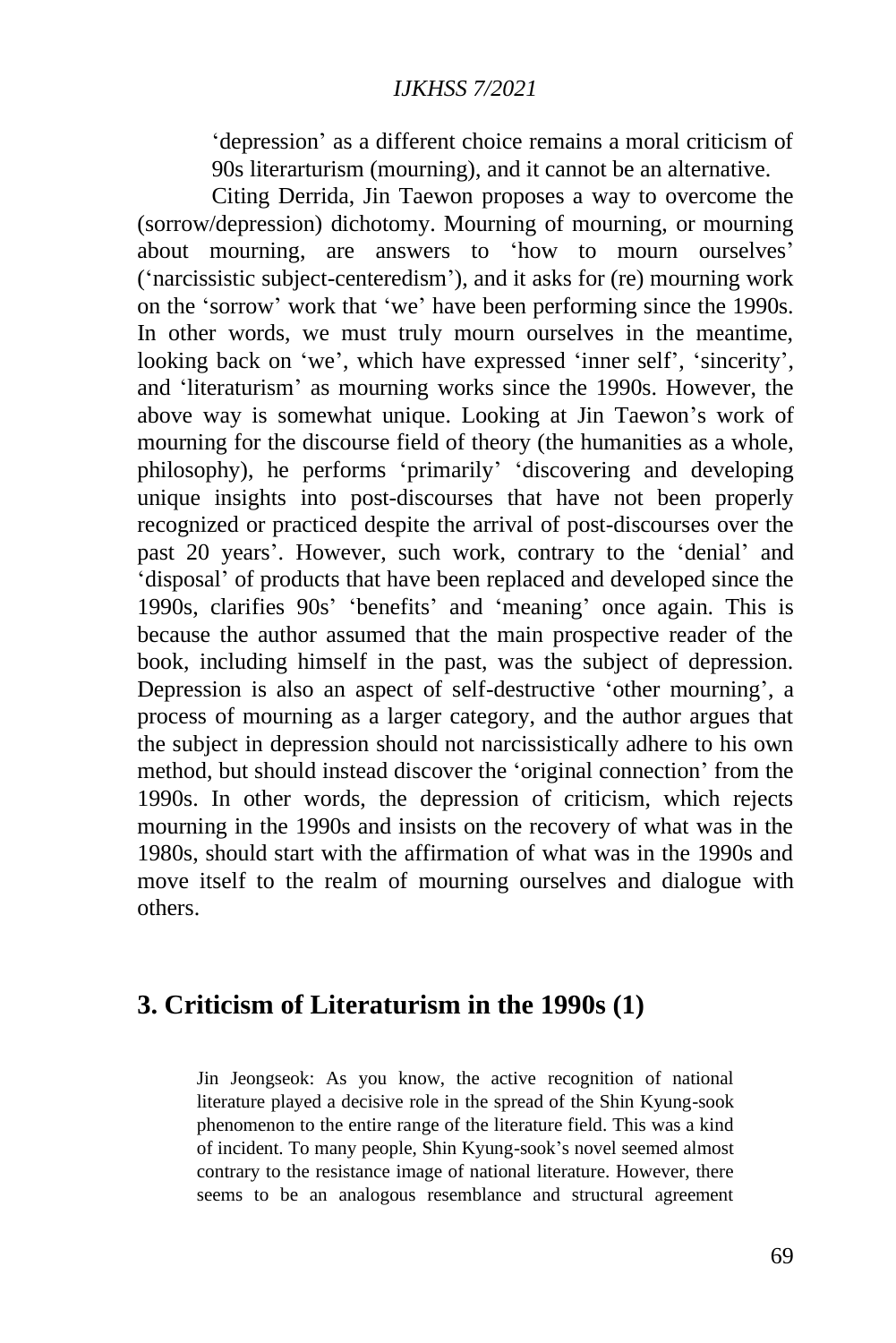between Shin Kyung-sook's topic and the concerns of national literature. *Writing as a Confession* is the medium. The essence of Shin Kyung-sook's novel is a confession, a desperate confession to oneself, not anyone else. It is a common belief in literary history that the form of confession is usually submitted in a crisis of identity, and that it is a writing method that pursues sincerity. National literature in the 90s, in a serious identity crisis, discovers a new meaning implied in the writing of this confession in the process of seeking an alternative to overcoming. This structure can also be found in Choi In-hoon's "화두 Hwadu (The Topic)", a clear coordinate of confession novels in the 1990s. Doesn't "화두 Hwadu" also have a creative motivation to overcome the impact of the collapse of the Cold War and reaffirm one's identity?<sup>8</sup> (Jin Jeongseok et al. 진정석 외. 1999: 37).

First of all, the 'loss' of literature in the 1990s and the subsequent 'serious identity crisis' were quite common, and keywords such as 'confession', 'inner self', and 'sincerity' were not only for critics of a specific École, but rather a substitute for the mourning process borrowed from the entire literature field. Of course, the pattern will vary greatly depending on how it is handled and how the relationship is established in the future (e.g., as a confession of depression or as a new alternative), but at least it can be seen that several keywords assumed to be literary were somewhat inevitable in the process of loss and mourning. One interesting fact is that several critics of the time went through the above process of mourning after considerable hesitiation. Therefore, the point to note today should not be the judgment of the external value of the answer they eventually gave, but

<sup>8</sup> "진정석: 아시다시피 <신경숙 현상>이 전문단적인 범위로 확산되는 데는 민족문학 쪽의 적극적인 사후 추인이 결정적인 역할을 했는데요. 이건 일종의 사건이었죠. 많은 사람들에게 신경숙 소설은 민족문학의 저항적 이미지와 거의 배치되는 것처럼 보였거든요. 하지만 신경숙의 화두와 민족문학의 고민 사이에는 어떤 유비적인 닮음, 구조적인 합치점이 있었던 것 같아요. <고백으로서의 글쓰기>가 바로 그 매개인데요. 신경숙 소설의 본질은 고백, 그것도 다른 누가 아닌 바로 자기 자신을 향한 간절한 고백이지요. 고백의 형식이 대개 정체성의 위기상황에서 제출된다는 것, 진정성을 추구하는 글쓰기 방식이라는 것은 문학사의 통설입니다. 심각한 정체성 위기에 처한 90 년대의 민족문학은 극복의 대안을 모색하는 과정에서 이 고백의 글쓰기에 내포된 의미를 새롭게 발견하게 되죠. 90 년대 고백체 소설의 뚜렷한 좌표인 최인훈의 <화두>에서도 이런 구조를 찾아볼 수 있어요. 화두 역시 냉전체제의 붕괴가 가져다준 충격을 극복하고 자기 정체성을 재확인하려는 창작동기를 갖고 있지 않습니까?" (진정석 외. 1999: 37).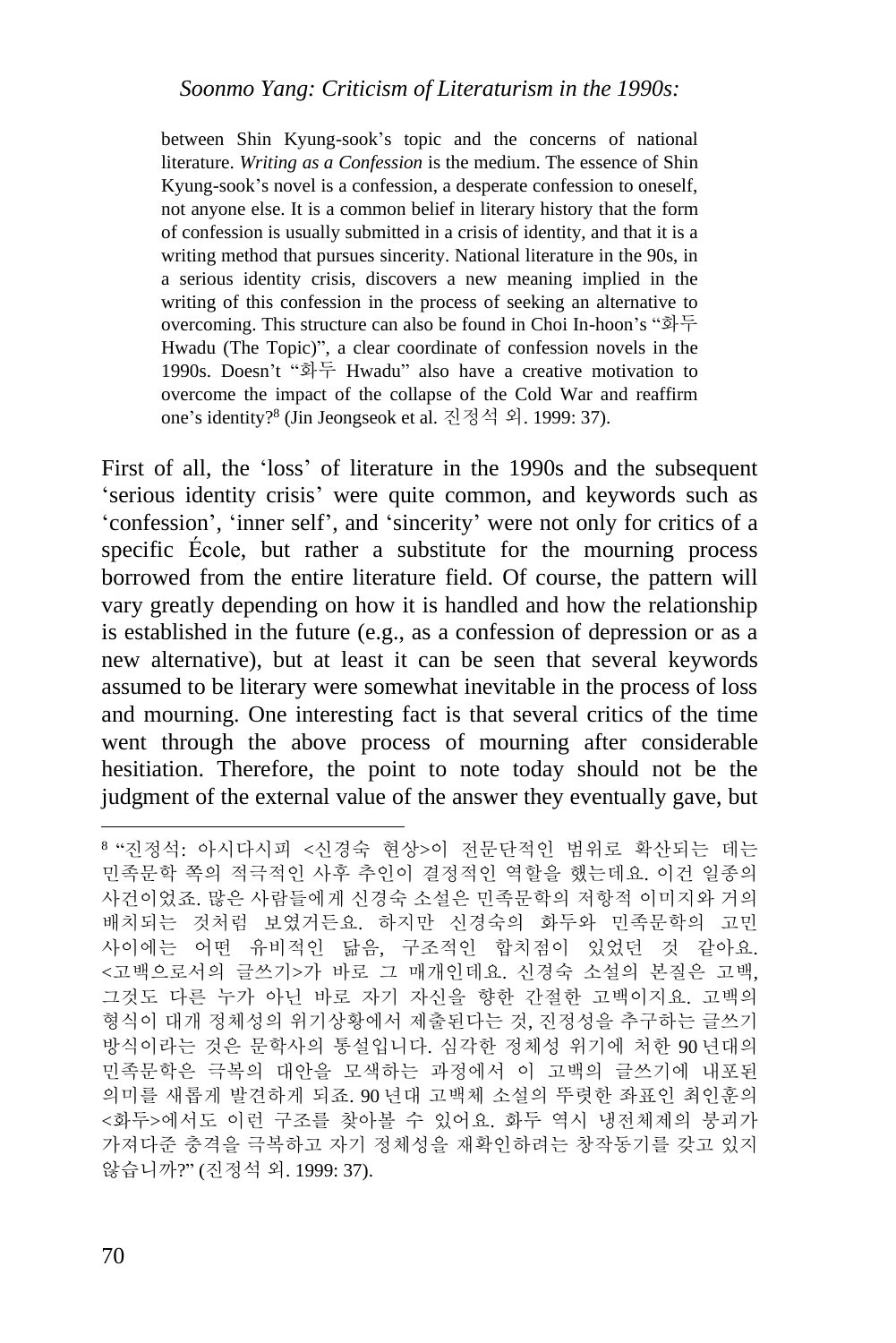the work of verifying whether it was logical and effective from an intrinsic point of view.

The problem is that it is relative and one-off, and that parody without the original cannot exist, and lightness can only be established on the premise of heavyness. Nietzsche's Zarathustra also talked about the lightness of a child. However, the child's condition is only possible after going through a painful camel and a violent lion.  $\cdots$  The reason why nihilism is repeatedly mentioned at the discussion of feature novels in the 1990s is because of the fact that a new generation of writers is now naked in front of that huge nihilism. Disillusionment is basically a form of self-confession, so it is difficult to repeat it more than once in a writer. In other words, there is no continuous productivity. … How to acquire the vitality of serious cheerfulness and lightness, which is not frivolous, is an exciting concern for readers, but it will be an object of considerable struggle for them<sup>9</sup> (Seo Yeongchae 서영채 1995: 34-40).

However, it is not an alternative to established culture by itself to making something pitiable, that is, praise for deviance and immorality. … If you believe that the corrupt reason that dominates society will be broken down through the recovery of suppressed madness, it is an innocent idea.  $\cdots$  It is correct to say that the carnival of madness has the effect of helping reconstruction rather than destroying the bourgeois identity. … Unlike the interpretation of people who make romantic beautifications about it, the "people's carnival" is only a temporary crack in the hegemony allowed by the established power itself from the beginning<sup>10</sup> (Hwang Jongyeon 황종연 2001: 30-31).

10 "그러나 비루하게 만들기, 그 일탈과 패덕의 찬양이 그 자체로 기성 문화에 대한 대안이 되지는 못한다. … 사회를 지배하는 타락한 이성이 억압된 광기의

<sup>9</sup> "문제는 그것이 상대적이고 일회적인 것이라는 점, 원전 없는 패러디는 존재할 수 없으며 가벼움은 무거움을 전제로만 성립될 수 있다는 점이다. 니체의 짜라투스트라도 어린아니의 가벼움을 이야기했다. 그러나 그 어린아이의 상태는 고통스런 낙타와 격렬한 사자의 상태를 거친 이후에만 가능하다. … 90 년대의 장편 소설을 논의하는 자리에서 거듭 허무주의를 언급하는 것은, 이제 새로운 세대의 작가들이 저 거대한 허무주의 앞에 알몸으로 노출되어 있다는 사실 때문이다. 환멸은 기본적으로 자기고백의 형식이기 때문에 한 작가에게서 두 번 이상 반복되기 어렵다. 곧 지속적인 생산력이 없다는 것이다. … 진지한 쾌활함과 경박하지 않은 가벼움의 활력을 어떤 방식으로 획득할 것인지, 이것이 독자들에게는 흥미진진한 관심거리이지만 그들에게는 적지 않은 고투의 대상일 것이다 " (서영채 1995: 34-40).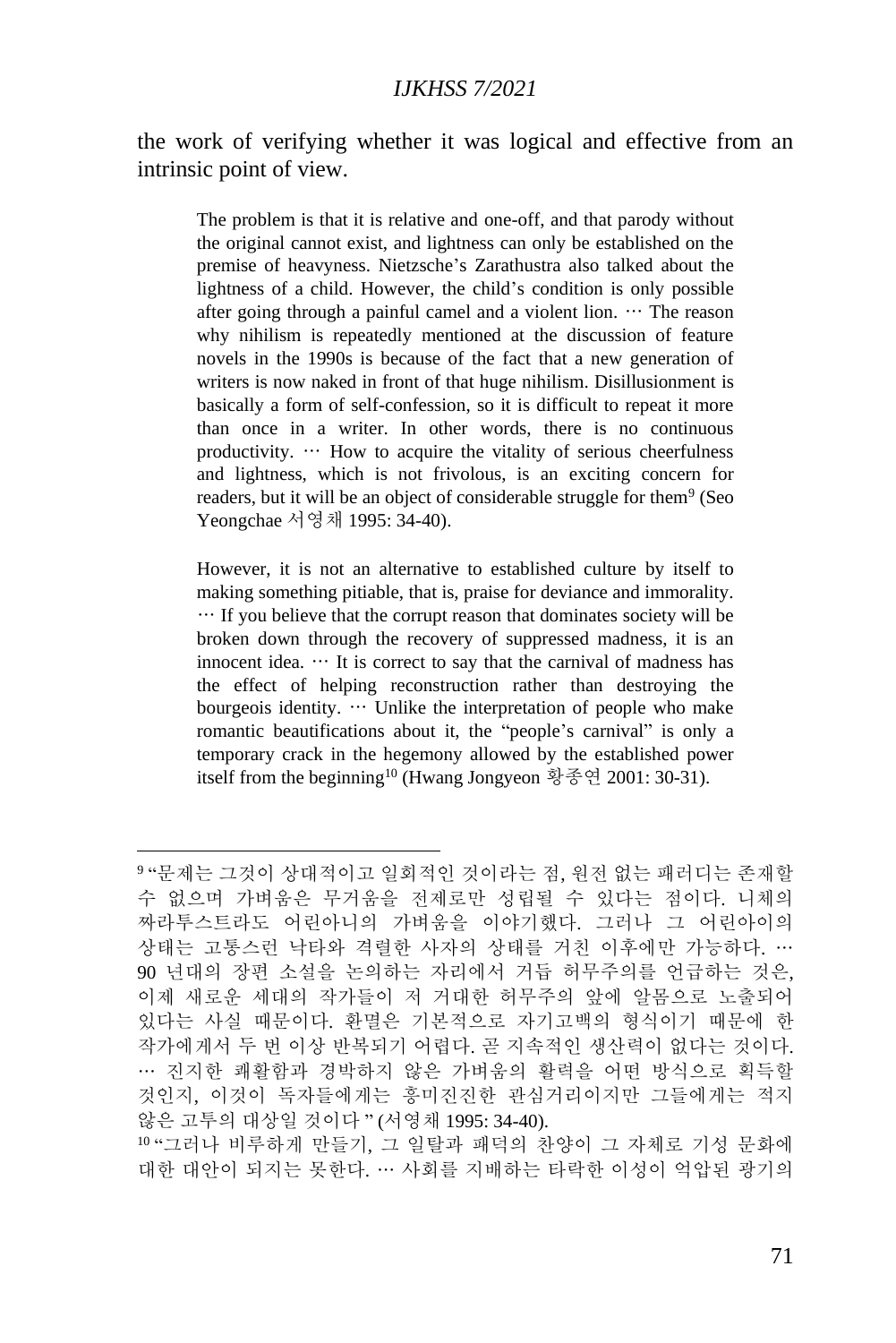The novel driven by disillusionment, which is difficult to repeat more than once in a writer, is simply in crisis. In addition, the carnival of madness is more likely to contribute to helping rebuild rather than destroying bourgeois identity. Looking at writers passing through the 90s as 'depressions', critics are critically aware of the limitations of so-called 90s literature, recognizing that it cannot be the ultimate literary answer. In particular, Seo Youngchae and Hwang Jongyeon, both literary critics and Korean modern literature majors, commonly felt similarly to those in their late 30s and early 40s, and agonized to avoid repetition of 'comic' history. Seo Youngchae carefully took a literary attitude, remembering that

Kim Nam-cheon wanted to take a step back and look at the world; Choi Jae-seo went one step further, but Kim Nam-cheon took two steps back and wrote a popular novel, and Choi Jae-seo went two steps further and was awakened by the pseudo-modern fantasy of fascism<sup>11</sup> (Seo Yeongchae 서영채 1993: 41).

Through the above, we can talk as follows. The above critics are those who live in universal historical times such as the world history of the time and are obsessed with the time of the special field 'Korean Literary History'. Furthermore, as literary critics (i.e, as authorities in the field of literature), they would have thought carefully with the writers of the time as they passed through a series of 'end' periods. For example, it is difficult to fully agree with the negativity shown by writers in the literature field of the time, but by deconstructing this negativity and paying attention to the innerness and authenticity assumed to exist in it, they somehow denied the end and continued history (literary history). If so, maybe critics wrote a 'bildungsroman' called Korean literary history, assuming writers at

복권을 통해 타파되리라고 믿는다면 그것은 아무래도 순진한 생각이다. … 광기의 카니발은 부르주아적 정체성을 파괴하는 효과가 있다기보다는 오히려 재건을 돕는 효과가 있다고 해야 옳다. … 민중 카니발은 그것에 대한 낭만적 미화를 일삼는 사람들의 해석과 다르게 애초부터 기성 권력 자체가 허용한 헤게모니의 일시적 균열에 불과하다" (황종연 2001: 30-31).

<sup>11</sup> "김남천은 한 발 물러서서 세상을 바라보고자 했고, 최재서는 한 발 더 나아가 세상 속으로 뛰어들라고 했"지만, "김남천은 두 발 물러서 통속소설을 썼고, 최재서는 두 발을 더 나아가 파시즘이라는 사이비 탈근대의 환상에 경도되(었다.)" (서영채 1993: 41).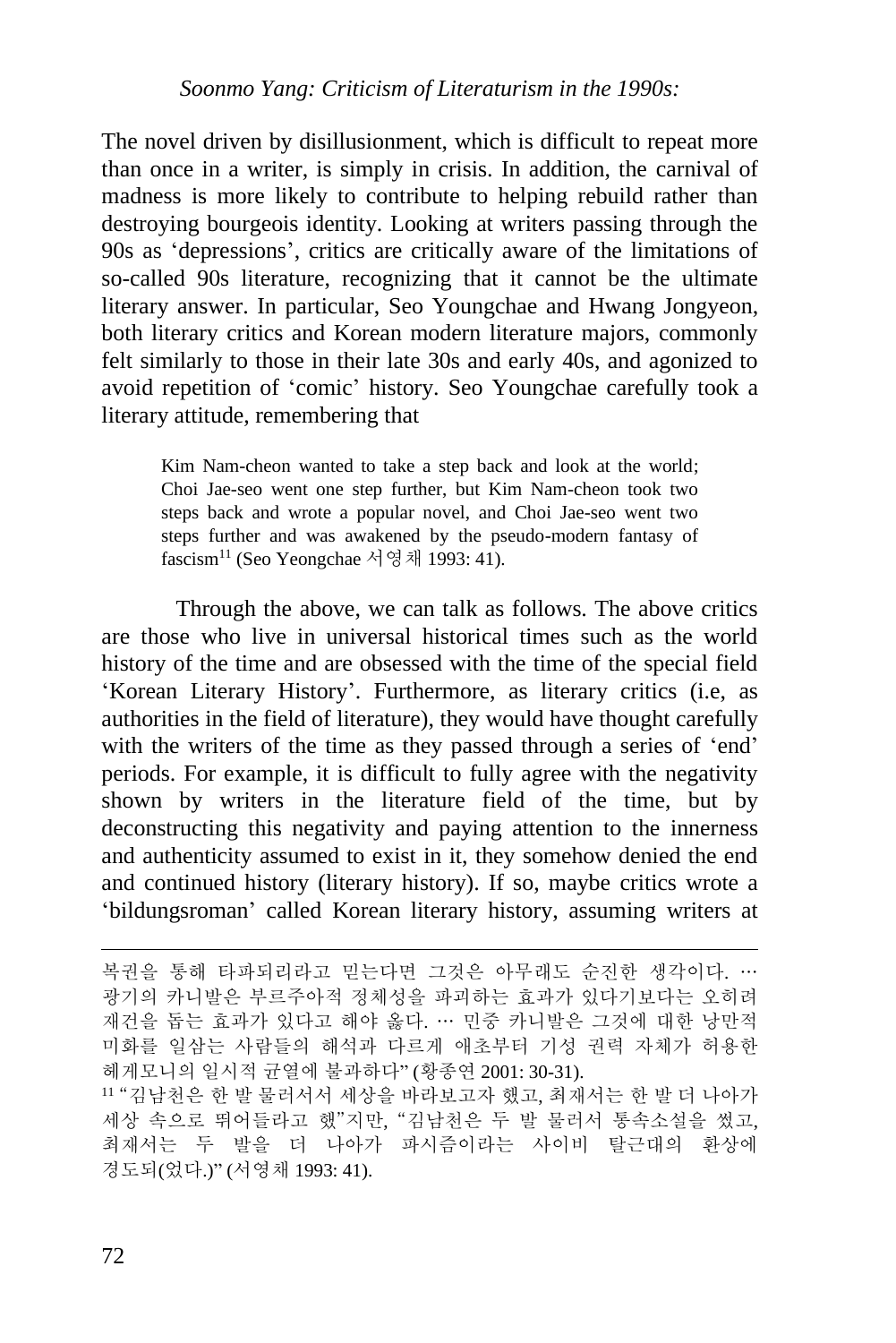the time as 'characters'. If so, today we can find some problematic points from a critical point of view as well as a historical point of view over a 'bildungsroman' conducted by critics in the 1990s, if the 'bildungsroman' called rewriting of literary history is still inevitable today.

### **4. Criticism of Literaturism in the 1990s (2)**

Full denial in the 80s style falls into the trap of suicide. So literature moves under the whip of a good mother. It is myself who is being beaten and at the same time, a bad father hiding inside me. I am in pain, but I feel a sense of pleasure in getting my father beaten. It's a painful and pleasant joke that happens inside us. Death and cynicism appear in the text of the four writers, and furthermore, the big plot of the 1990s novel is read in a fundamentally masochistic context for us. The representative divinity of masochism is Jesus.  $\cdots$  The masochistic desire revealed through the divinity of Jesus is the will and desire for regeneration or new birth.  $\cdots$  It does not seem to be lacking in telling us the aspects and subject matter of the critical potential that literature must have in this era. The forest of novels in the 1990s, where these plots are intertwined, feels dense and deep<sup>12</sup> (Seo Yeongchae 서영채 2005: 150).

Of course, any generation has their own wounds, and they have their own language of authenticity. The same is true of Kim Young-ha's generation. However, at least for them, literature is characteristic in that it is not a suitable form for expressing or healing wounds. …

<sup>12</sup> "80 년대식으로 전면적으로 부정하는 것은, 자기 부정이라는 혹은 자살이라는 함정에 빠져버린다. 그래서 문학은 착한 어머니의 채찍 아래로 나아간다. 매를 맞고 있는 것은 나 자신이면서 동시에 내 안에 숨어 있는 못된 아버지다. 맞는 나는 고통스럽지만 아버지를 맞게 하는 나는 통쾌감을 느낀다. 그것은 자기 내부에서 벌어지는 아프고 유쾌한 농담이다. 네 작가의 텍스트에 나타나는 죽음과 냉소가, 더 나아가서는 1990 년대 소설의 큰 줄거리가 우리에겐 근본적으로 마조히즘적인 맥락으로 읽힌다. 마조히즘의 대표적 신성은 예수이다. … 예수라는 신성을 통해 드러나는 마조히즘적인 욕망은 재생 혹은 신생에의 의지이자 희구다. … 그것은 우리에게 이 시대에 문학이 지녀야 하는 비판적 잠재력의 양상과 소재를 알려주기에 그다지 부족함이 없어 보인다. 이런 줄거리들이 서로 얽히며 만들어가는 1990 년대 소설의 숲은 더 없이 울창하고 그윽하게 느껴진다 " (서영채 2005: 150).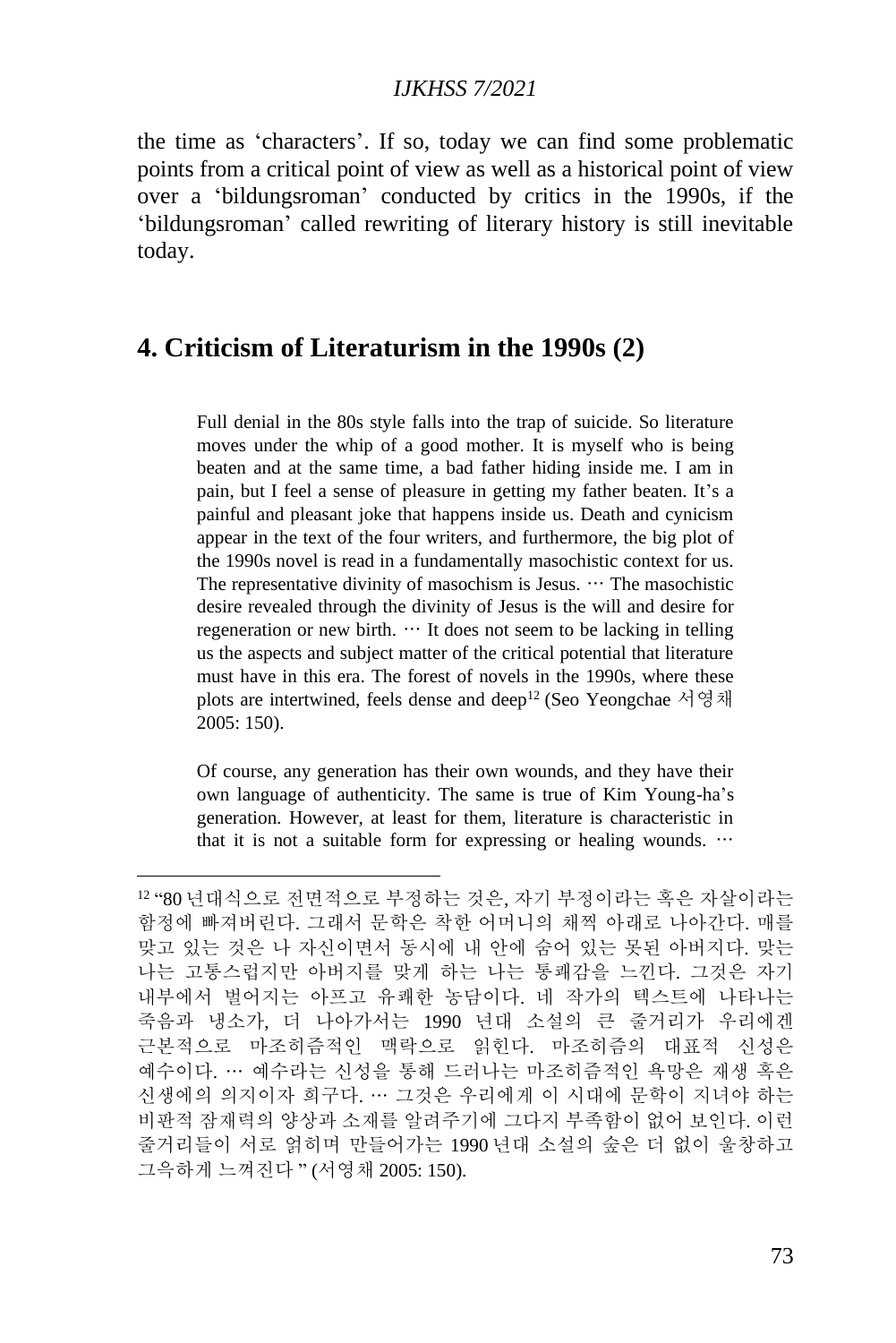Their literature seems to be serving as a mechanism of reflection while paralleling with sexuality and the tendency to sublimate in emotional life, which have gradually become the mainstream of the entire culture since the 1990s.  $\cdots$  They appear to have taken another dimension of authenticity in different ways, finding their own literary language. … As Adorno said, if true depth stems from resistance, literary resistance will now be resistance to oneself<sup>13</sup> (Seo Yeongchae) 서영채 2005: 99-103).

In contrast, Seo Youngchae, who could not hide his skeptical gaze toward contemporary artists in the early 1990s, fully approved their works by the end of the 90s. The reason why this was possible was because Seo discovered an 'enemy'. Critics confirm that writers are continuing their struggles and resistance by discovering the 'enemy' hidden behind self-torment and suicide shown by writers in the 1990s, and they approve such struggles as good literature. In fact, the importance of 'the enemy' and 'fighting' is evident from the beginning of Seo's writing. For Seo, literature is a form of 'fighting' and 'resistance', and the inner self and authenticity exists as a 'place' as long as the fighting continues. In other words, for Seo Youngchae, literature is form of a resistance through reflection; thus, even Kim Young-ha's novel, which seems far from 'authenticity', Seo captures that it performs fighting functions (reflection and reflection) well for the culture of the time, and approves it as another attempt to depth of literature.

The order of the commander (Hwang Ji-woo) was not a desperate battle, but a retreat. It means we have to be in seclusion. Caused by what? Needless to say, it is because of the enormous power of marketism. … But isn't it too late? Aren't there already such vivid

<sup>13</sup> "물론 어느 세대나 자기들만의 상처가 있게 마련이고 또 진정성에 대한 자기들만의 고유한 언어가 있게 마련이다. 김영하의 세대들도 마찬가지다. 그러나 최소한 그들에게 문학은 상처를 표현하거나 치유하는 데 적합한 형식이 아니라는 점에서 특징적이다. … 그들의 문학은 1990 년대 이후 점차 문화 전체의 주류가 되고 있는 섹슈얼리티와 감정 생활에서의 탈승화 경향과 나란히 가면서 동시에 그에 대한 반영과 반성의 기제 노릇을 하고 있는 것으로 보인다. … 그들은 다른 방식으로 진정성의 또다른 차원을, 자기들의 문학적 언어를 찾아나선 것으로 보인다. … 아도르노의 말처럼 진정한 깊이가 저항에서 비롯되는 것이라면, 문학적 저항은 이제 자기 자신에 대한 저항일 것이다" (서영채 2005: 99-103).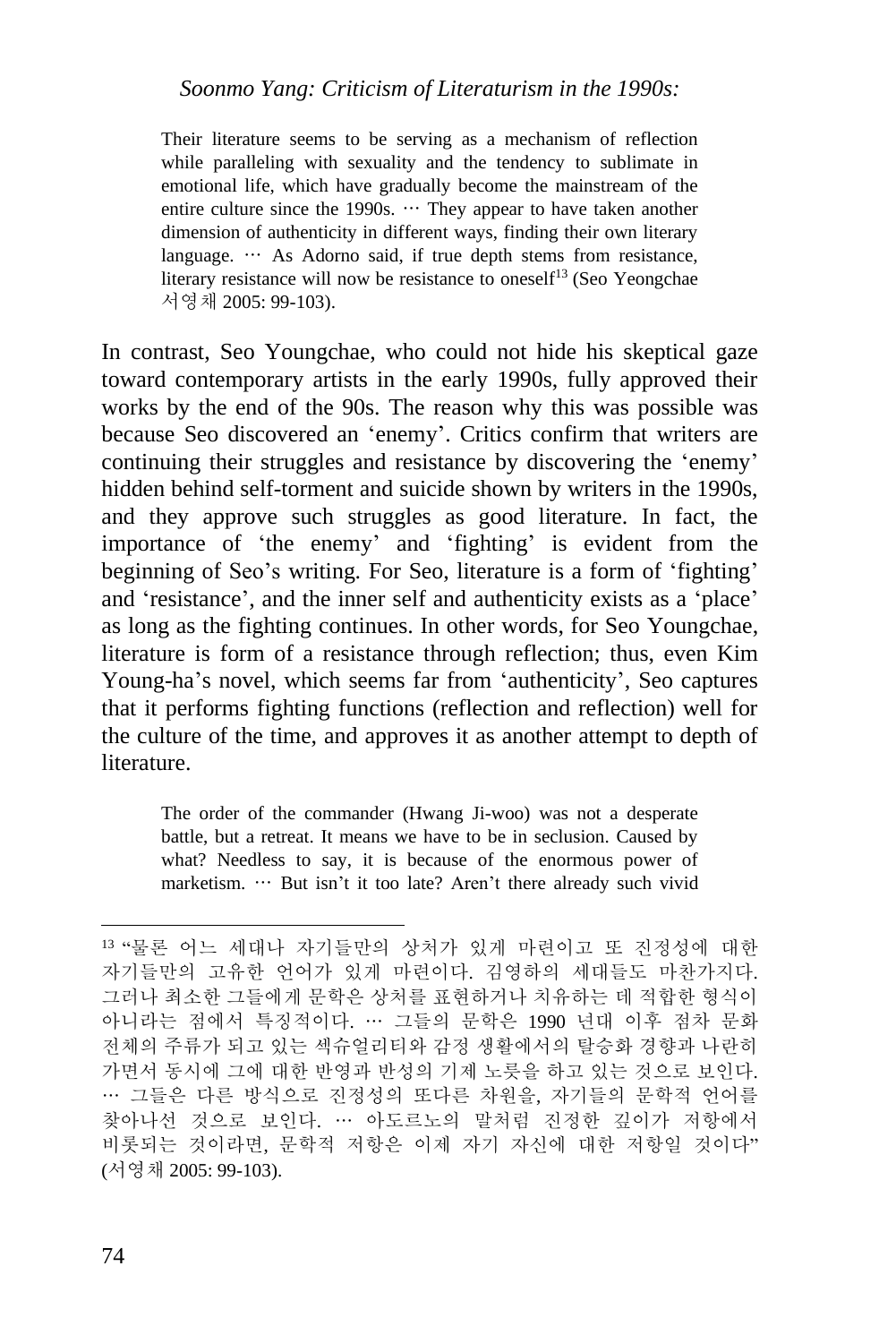traces of the struggle (fighting) that literature walked in the 1990s in front of our eyes? … How remarkably different are the socialities of literature in the 1980s. Aren't these the literary expressions and responses to the cynicism and duality of the proud market?<sup>14</sup> (Seo Yeongchae 서영채 2005: 111).

Therefore, literaturism, unique to *Munhakdongne*, which is distinguished from existing literaturism, is a head-on confrontation with marketism of the time, as previously confirmed in the approval of Kim Young-ha's novel. In short, 'enemy' as an object of struggle and resistance to literary neighborhoods is not an 'idol' (false hope, false reconciliation), but an obvious 'enemy' of the time.

The news that the ego is fiction now has no feeling of scandal. If you decide to use the word fiction like that, the whole human culture is fiction. Saying the self is a fiction does not exempt you from the task of contemplating and exploring the self. We must learn something from the post-structuralist correction that the ego is built in linguistic, cultural, and political connections, but we must also remember the historical fact that the ideal of the ego played an important role in human self-liberation. … If so, the inner-self literature we have discussed so far is also responsible for reflecting on and renewing itself. Shin Kyung-sook and Yoon Dae-nyeong's novels have realized the principle of aesthetic subjectivity that builds the self after the neutralization of national-popular identity, but pending issues surrounding the self continue to be born, and the principle of introversion that meets the self truthfully remains valid <sup>15</sup> (Hwang Jongyeon 황종연 2001: 136-137).

<sup>14</sup> "사령관(황지우)의 명령은 결사 항전이 아니라 퇴각이었다. 은둔해야 한다는 것이다. 무엇 때문인가. 말할 것도 없이 시장주의의 저 엄청난 위력 때문이다. … 그러나 그것은 너무 늦은 게 아닐까. 이미 우리 눈앞에는 1990 년대 문학이 걸어온 고투의 흔적들이 너무나 생생하게 펼쳐져 있지 않은가. … 1980 년대 문학이 지니고 있었던 사회성에 비하면 얼마나 현저하게 다른 것들인가. 이들이야말로 저 의기양양한 시장의 냉소주의와 이중성에 대한 문학적 표현이자 대응이 아닐까" (서영채 2005: 111).

<sup>15</sup> "자아가 허구라는 소식은 이제 조금도 추문의 느낌이 없다. 허구라는 말을 그렇게 사용하기로 한다면, 인간 문화 전체가 허구다. 자아를 허구라고 말한다고 해서 자아에 대해 고민하고 탐구해야 하는 과제에서 면제되진 않는다. 우리는 자아가 언어적, 문화적, 정치적 연관 속에서 구축된다는 후구조주의적 교정으로부터 뭔가를 배워야 하지만 자아의 이상이 인간의 자기 해방에서 중요한 역할을 담당했다는 역사적 사실도 아울러 기억해야 한다. … 그렇다면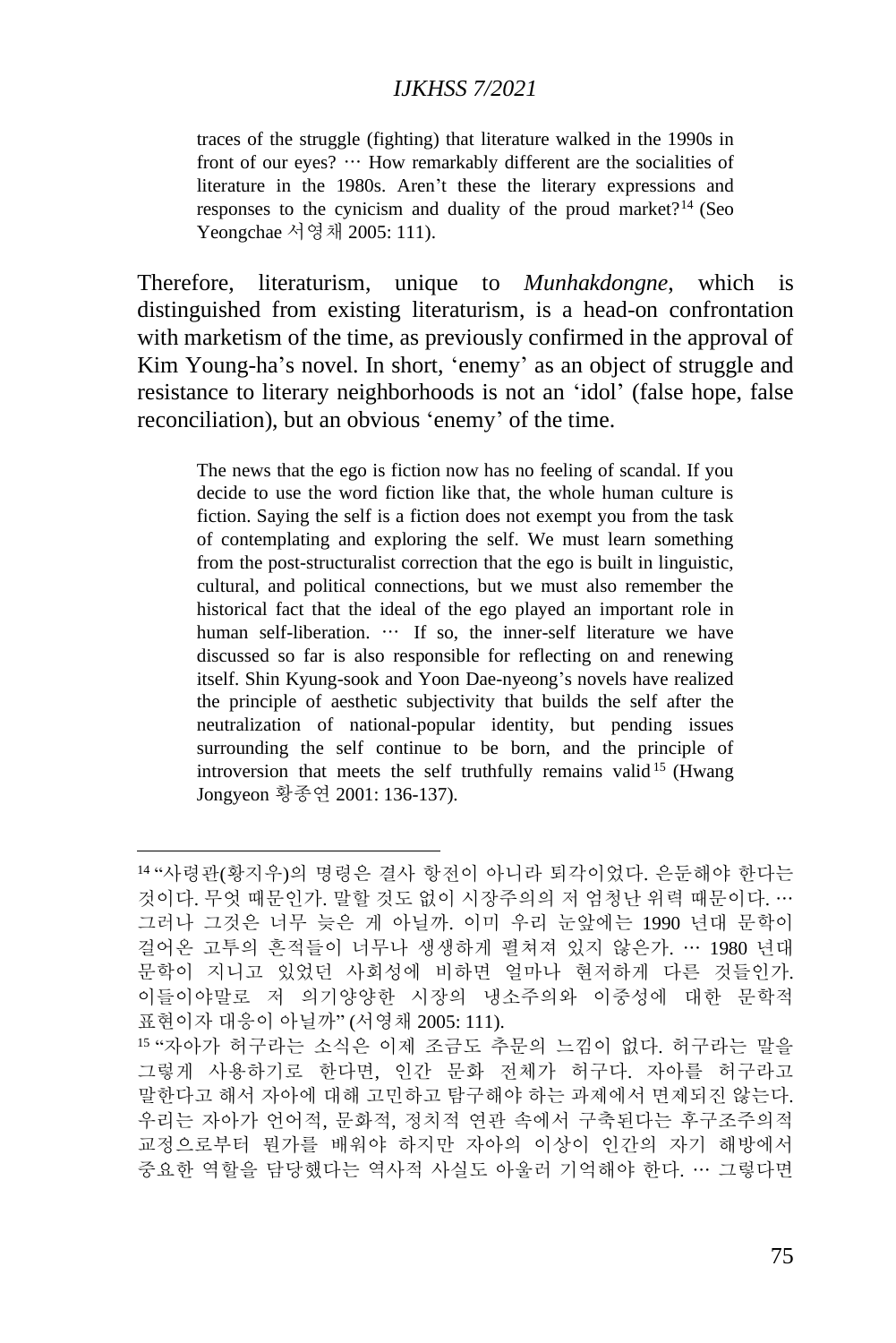In addition, in relation to *Munhakdongne*'s struggles, it can be confirmed that 'individuals', 'inner self' and 'sincerity' are truly places of struggle and are never ideal, safe, or pure spaces. The inner self, rather than a resistance base agaist the colonization of capital, is a place of struggle in which battles take place, and it is necessary to 'reflect and renew itself' repeatedly. Hwang Jongyeon carries this out in his own way, referring to the criticism of 'post-rescueist correction'. In other words, as the neoliberal drives of the 1990s transformed individuals, the inner self, and authenticity into 'products' and tools of 'product aesthetics', *Munhakdongne*'s struggles can be seen as efforts to somehow protect and re-examine values such as the inner self and authenticity. In short, authenticity itself is not a weapon, but a battlefield. For example, Charles Taylor emphasizes that authenticity culture has many problems, but it is a 'non-reversible' culture that cannot be discarded and should be re-dedicated (Taylor 2001: 40). Therefore, it can be concluded that literaturism in *Munhakdongne*, including concepts such as the inner self and authenticity, existed as a bastion of struggle in the confrontation with marketism, the 'enemy' of the time, rather than being materialized in itself. Therefore, as literature struggled with neoliberalism in the 1990s, the literaturism of *Munhakdongne* is an attitude that is difficult for us to criticize today, and criticism of this needs to be carried out more accurately.

# **5. Conclusion**

This paper reviews 90s literaturism as represented by *Munhakdongne*, and Chapter 3 revealed that the inner self and authenticity were somewhat inevitable universal concepts in the process of mourning at the time, as critics and literary history continued to write their

우리가 지금까지 논의한 내면성의 문학 또한 스스로를 반성하고 갱신할 책임을 짊어지고 있는 셈이다. 신경숙, 윤대녕의 소설은 민족-민중적 정체성의 무력화 이후 자아를 구축하는 미적 주체성의 원리를 나름대로 실현했지만, 자아를 둘러싼 현안들은 계속해서 태어나고 있으며 자아와 진실하게 만나는 내향성의 원리 또한 변함없이 유효하다" (황종연 2001: 136-137).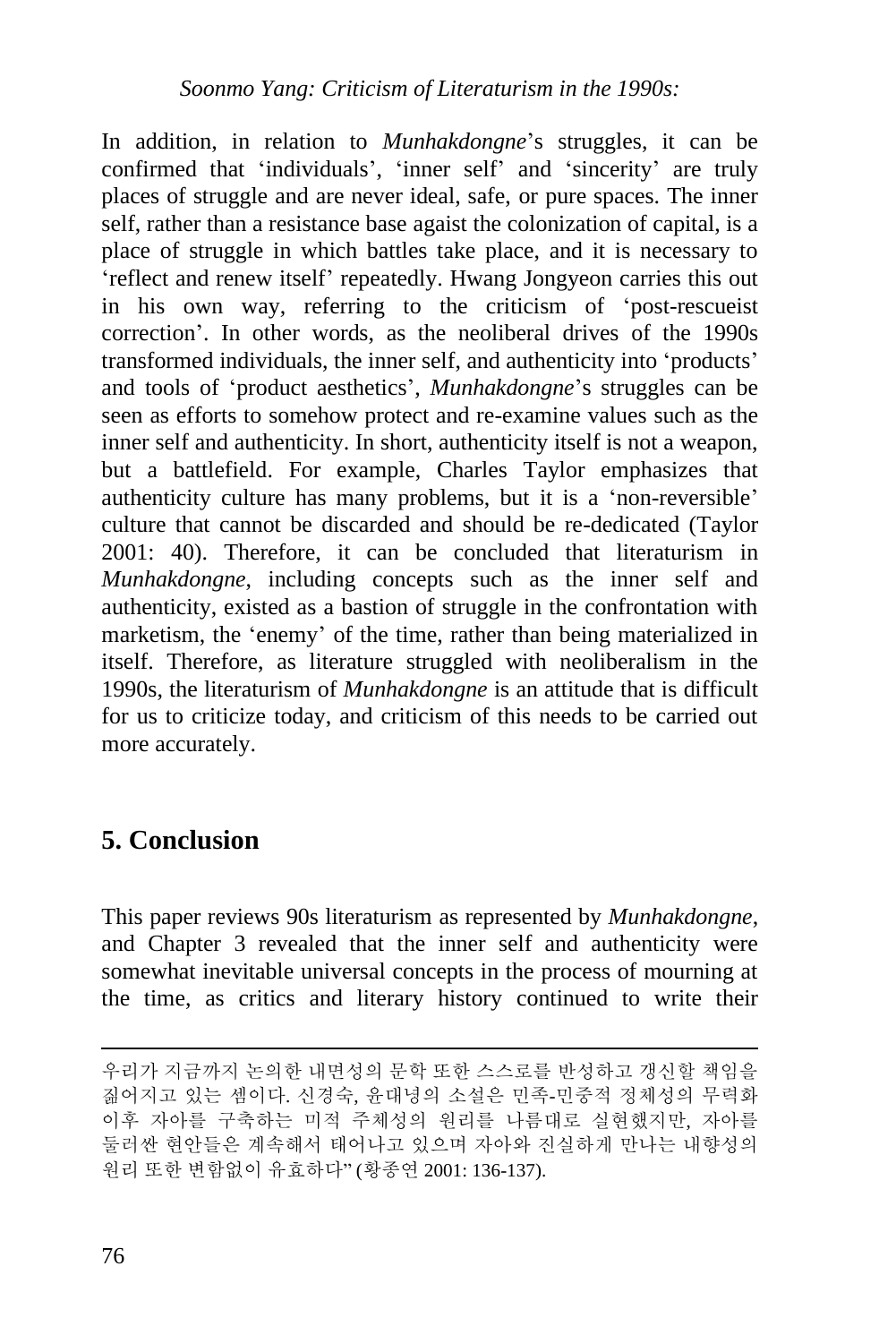'bildungsroman' using those writers of the inner self as characters. Chapter 4 confirms that their literature is literaturism that seeks its essence in the struggle, and thus argues that the inner self and authenticity were truly a battlefield of struggle against the market. These points are difficult to criticize easily today, but this paper critically approaches whether 'bildungsroman-criticism' was sufficient as their struggle. Through the above inherent criticism, this article tries to confirm the possibility of today's literature-method, which is different from the 90's.

As Franco Moretti points out in his book <The Way of the World>, the bildungsroman is a genre with an epochological origin for modernity's experience. … Growth only takes on a problematic character as autonomous abilities become inevitable and justifiable for individuals. … Anxiety that one does not have a firm personal and social identity, and nervousness that constantly wants self-renewal and rise, like an unruly chronic disease, afflicts modern individuals. The universal experience of modern people who hide their inner anxiety and go on the path of wandering and speculation gave birth to an unusual human figure in modern European novels. … The complex inner and arduous aspects of such characters constitute an image of dynamics and variability characteristic of modernity in themselves, while clearly showing the pastoral, comedy and tragedy of life contained therein. In this regard, Moretti's argument that European liberal arts novels or bildungsroman are "symbolic forms of modernity" makes sense<sup>16</sup> (Hwang Jongyeon 황종연 2001: 55-56).

One of the peculiar points that can be found in Hwang Jongyeon 's writing, which critically reviews 'bildungsroman' in the 1990s, is that

<sup>16</sup> "프랑코 모레티가 그의 교양소설론 『세상살이』에서 지적하고 있듯이, 교양 소설 혹은 성장 소설은 모더니티의 경험에 발생론적 기원을 두고 있는 장르이다. … 자율적 능력이 개인에게 필연이자 당위가 되면서 성장은 비로소 문제적인 성격을 띤다. …자기에게 확고한 개인적, 사회적 정체성이 없다는 불안감, 끊임없이 자아 갱신과 상승을 원하는 초조감은 근절되지 않는 숙환처럼 근대적 개인을 괴롭힌다. 내면의 불안과 불안과 초조를 감추고 유랑과 투기의 길을 가는 근대인의 보편적 경험은 유럽 근대소설에서 이채로운 인간형상을 낳았다. … 그러한 인물들의 착잡한 내면과 고단한 편력은 그것 자체로 모더니티에 특징적인 역동성과 가변성의 이미지를 구성하는 동시에 거기에 담긴 삶의 목가와 비가, 희극과 비극을 극명하게 보여준다. 그런 점에서 유럽의 교양소설, 혹은 성장소설을 '모더니티의 상징적 형식'이라고 보는 모레티의 주장은 확실히 일리가 있다" (황종연 2001: 55-56).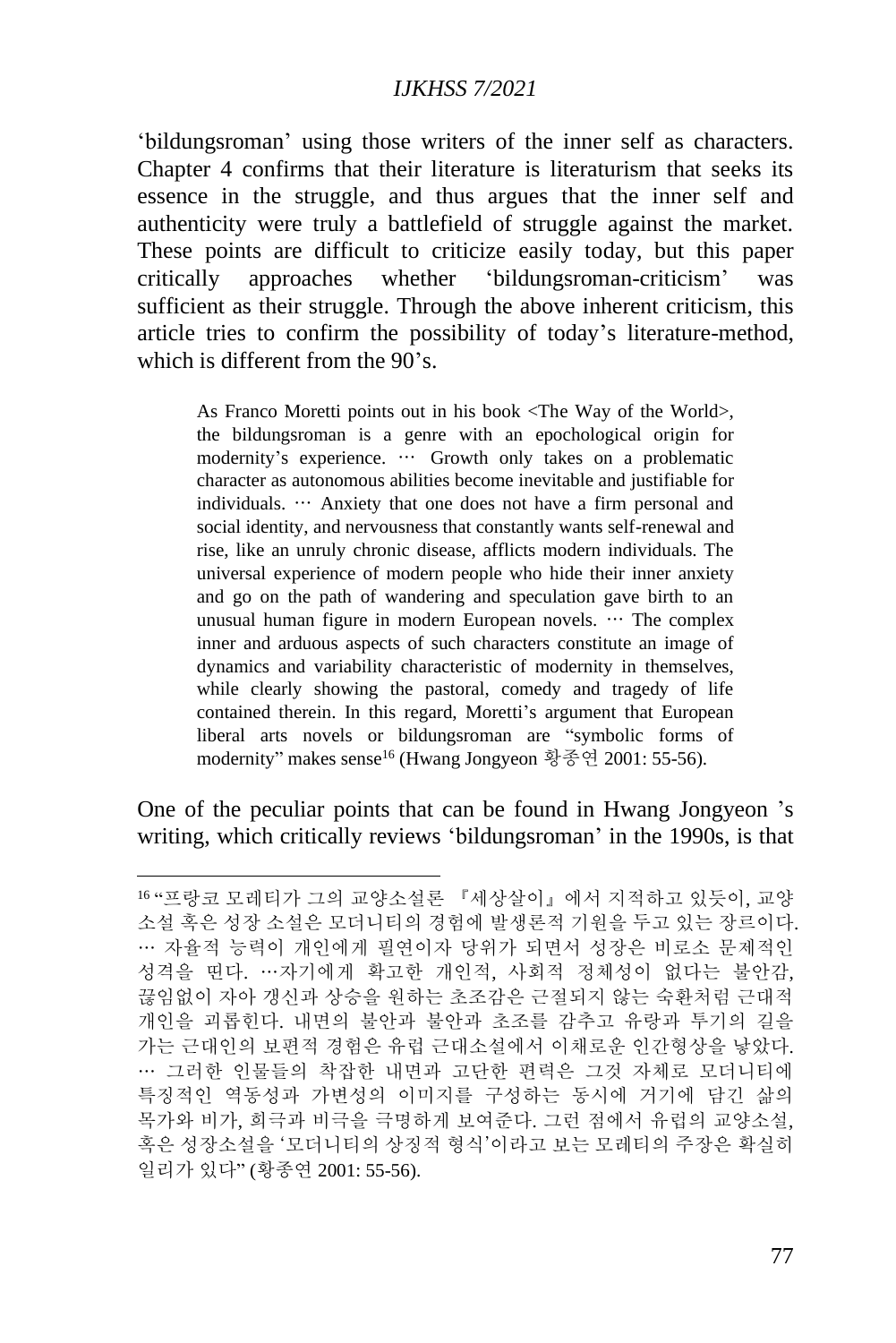Franco Moretti's reading of *The Way of the World* is not distinct from Lukacs' *The Theory of the Novel*. For example, like critic Seo Youngchae, it is somewhat understandable to name the struggles of writers in the 90s as Lukacs' *Finding the Way* and make it the essence of the novel. But the bitter reflection of the cracking of the European bourgeois capitalist society, which is mainly conveyed by *The Way of the World*, is hard to find in his writings. In other words, against the background of the contradiction of the bourgeois capitalist society in the early modern era, the work of having the main character of 'youth' deal with the contradiction was bound to result in a bitter adaptation to the capitalist society. Therefore, the work of rewriting a bildungsroman called 'literature history', using young writers of the 1990s as characters, should have deeply considered the historical precedent pointed out by Moretti. But Hwang did not give enough answers to Moretti, saving, ...I tend to believe that the ideology of aesthetic modernity is still productive in Korea, unlike in the West".

Hwang Jongyeon: Thankfully, Jin Jeongseok reminded me, but I tend to believe that the ideology of aesthetic modernity is still productive in Korea, unlike in the West. The desires, oppressed desires, and insulted hopes that have been illegalized by bourgeois rationality still have vitality on the outskirts of the capitalist world system here, and I think their artistic expressions should be protected and encouraged in the name of aesthetic autonomy. … However, adhering to the ideology of aesthetic autonomy is also likely to remain in modernism. I'm saying this at the same time as self-criticism, but I don't think it should be assumed that the alienation of literature on the premise of aesthetic autonomy, that is, alienation from science or morality, is natural. Doing so is, in the end, neglecting literature-art in favor of superstition and dogma, and withdrawing the right of literature-art to truth by itself. … Shouldn't we now explore the cognitive and moral powers of literature-art rather than blessing the aesthetic alienation of literatureart? In Adorno's way, we have to think of "the reconciliation between Art and Truth." Somehow, it became a little speculative, but I hope that it will be accepted as meaning that aesthetic modernity is not a concept that guarantees the creative path of literature <sup>17</sup> (Jin Jeongseok et al. 진정석 외. 1999: 71).

<sup>17</sup> "진정석 씨가 고맙게도 상기시켜 주었지만, 저는 미적 근대성의 이념이 서구와는 다르게 한국에서는 아직 생산성을 갖는다고 믿는 편입니다. 부르주아적 합리성에 의해 불법화된 욕구, 억압당한 욕망, 모욕당한 희망은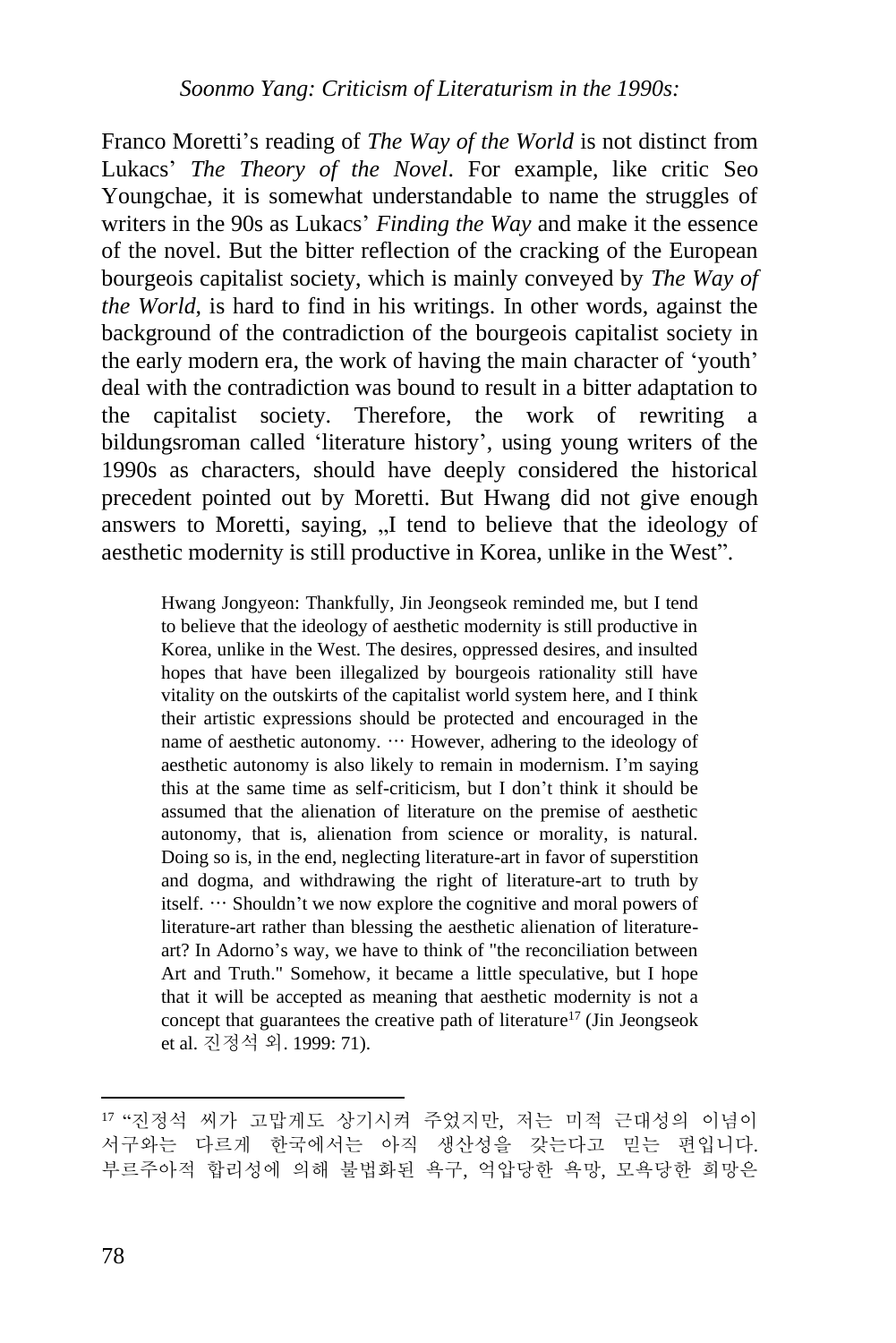In the sentence "Shouldn't we now explore the cognitive and moral power of literature-art rather than blessing the aesthetic alienation of literature-art?" we confirm that Hwang Jongyeon is trying to take a step forward like Seo Youngchae, not a step back. In addition, it can be understood that Hwang will actively struggle with the world, that is, the market, by modifying the aesthetic modernity based on the autonomy of closed art. He argues that aesthetic modernity becomes active through 'remaining negativity', which can again serve as a mechanism of reflection on negative modern times. However, in his writing, it is difficult to find a specific way to protect himself or repeatedly reflect on himself in that enormous struggle with the enemy. Above all, the above struggle against reality and participationoriented literaturism are questionable due to Adorno's inappropriate citation, and according to Adorno, the above reconciliation is exactly 'false reconciliation'.

Art works cannot be separated from sinful materialism, just as all sinful things are. This is because in a world mediated by a universal society, nothing is located outside the relationship of sin in this world. … Art works that want to give up materialism through extremely suspicious political intervention are intertwined with socially false consciousness without exception through the inevitable simplification (Adorno 1984: 352).

While advocating for literaturism, Seo Youngchae and Hwang Jongyeon, who cite Adorno at a decisive moment, emphasize the 'negativity' of 90s novels about the world and seek repeated

이곳 자본주의 세계 체제 변두리에서 아직 활력을 갖고 있고, 그것들의 예술적 표현은 미적 자율성의 이름으로 보호되고 권장되어야 한다고 생각합니다. … 그런데 미적 자율성의 이념을 고수하는 것은 따지고 보면 근대주의에 머물 소지가 많은 것이기도 합니다. 자아비판을 겸해서 하는 말입니다만, 미적 자율성이 전제로 하는 문학-예술의 소외, 그러니까 과학이나 도덕으로부터의 소외를 당연한 것으로 가정해서는 곤란하다는 생각도 듭니다. 그렇게 하는 것은 결국 문학-예술을 미신과 도그마에 방치하는 일이기도 하고 진리에 대한 문학-예술의 권리를 스스로 철회하는 것이기도 합니다. ... 이제는 문학-예술의 미적 소외를 축복하기보다는 문학-예술의 인식적, 도덕적 권능탐구해야 하지 않을까요. 아도르노식으로 말해서 <예술과 진리의 화해>를 생각해야 하는 거죠. 어쩌다보니 조금 사변적인 얘기가 되고 말았습니다만, 미적 근대성이 문학의 창조적 활로를 확실하게 보장해 주는 개념은 아니라는 뜻으로 받아들여졌으면 합니다" (진정석 외. 1999: 71).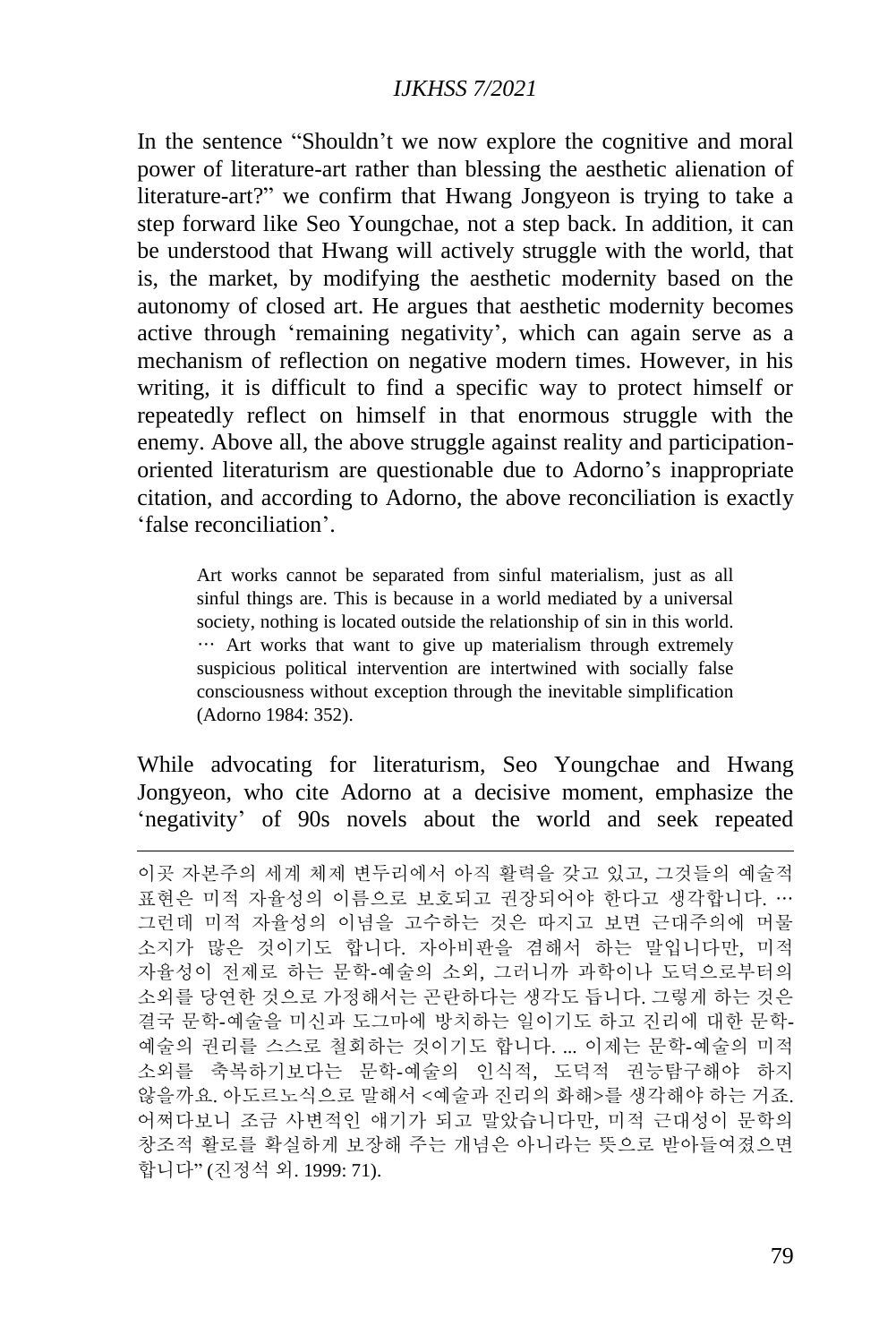expression of aesthetic modernity and modern reflection through them. However, through their reflection, the 'bildungsroman' seems more Hegelian (as a negative evaluation commonly used in discourse) than Adornian. Even if they stick to 'denial' to the end, if they 'want to give up materialism through extremely suspicious political intervention', their conception of the inner self and authenticity as a battlefield will already have become something 'meaninglessly praised'. In short, when they claim that 'truthfulness is dialectical', it will be difficult to avoid countless criticisms imposed on the so-called 386 generation unless sufficient devices have been prepared to prevent the consequences from leading to paradoxes such as 'the dialectic of enlightenment'.

## **Bibliography**

- Adorno, Theodor W. 1984. *Aesthetic Theory*. trans. by Seung-yong Hong. Seoul: Moonji Publisher.
- Bae, Haeun (배하은). 2016. 만들어진 내면성: 1990 년대 초 문학의 내면성 구성과 전복양상 (Mandeureojin naemyeonseong 1990-nyeondae cho munhag-ui naemyeonseong guseong-gwa jeonbok yangsang; On Internality, a Discursive Construct in Early 1990s' Literature). 한국현대문학연구 (*Hangug Hyeondae Munhag Yeongu; The Journal of Modern Korean Literature*), no. 50: 547-585.
- Hwang, Jeonga (황정아). 2020. 근대성의 판타지아 (Geundaeseongui pantajia; A Fantasia of Modernity). 개념과소통 (*Gaenyeom-gwa sotong; Concept and Communication*), no. 25: 117-145.
- Hwang, Jongyeon (황종연). 2001. 비루한 것의 카니발 (*Biruhan geot-ui kanibal*; Carnival of *the Boredom*). 서울: 문학동네 (Seoul: Munhakdongne Publisher).
- Hwang, Jongyeon (황종연). 2012. 탕아를 위한 비평 (*Tanga-reul wihan bipyeong; Criticism for debauchee*)*.* 서울: 문학동네 (Seoul: Munhakdongne Publisher).
- Jin, Jeongseok (진정석). Lee, Gwangho. (이광호), Kim, Dongsik. (김동식), Hwang, Jongyeon. (황종연). 1993. 좌담: 90 년대 문학을 어떻게 볼 것인가 (Jwadam: 90-nyeondae munhag-